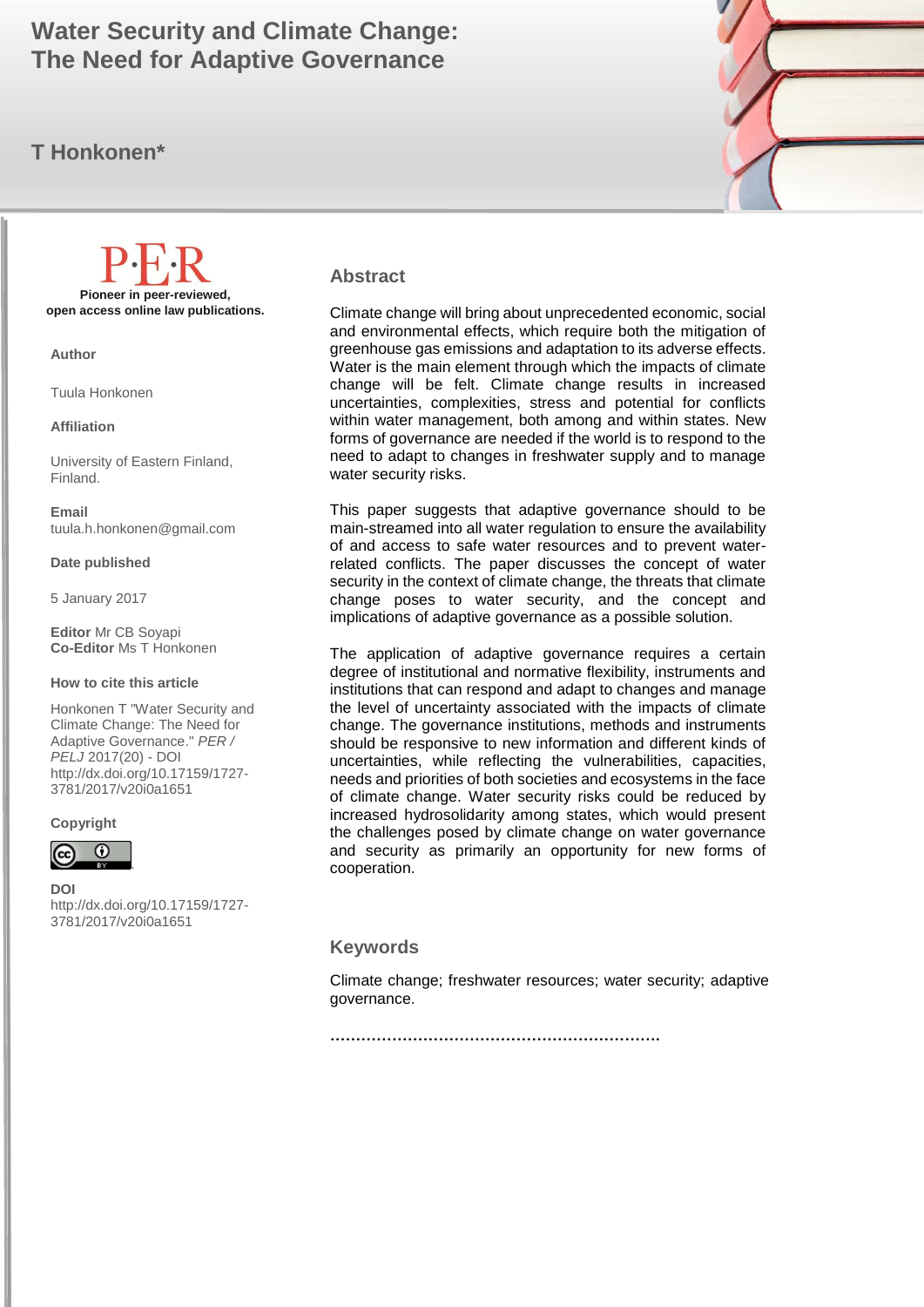### **1 Introduction**

Climate change is in many ways the most pressing challenge that humanity faces today. Future climate changes, risks and impacts will be severe: increased global mean temperatures, extreme precipitation events, warmed and acidified oceans, global mean sea level rises, and unevenly distributed risks to natural and human systems.<sup>1</sup>

The impacts of climate change are being felt already in all parts of the world, and the detrimental effects are projected to increase substantially in the years to come.<sup>2</sup> The economic, social and environmental effects of climate change have no precedent in history, and it is clear that both mitigation and adaptation actions are needed in the face of the dramatic changes that life on Earth is going to experience due to human-induced changes in climate.

Mitigation and adaptation are also the two main pillars of the international climate change regime: the *UN Framework Convention on Climate Change*, the *Kyoto Protocol* and the recently adopted *Paris Agreement*. The international regime has established a number of adaptation frameworks, obligations and activities for the Parties.<sup>3</sup> The *Paris Agreement* strengthens the adaptation efforts, for instance by the adaptation goal of "enhancing adaptive capacity, strengthening resilience and reducing vulnerability to climate change".

Climate change has been said to be largely water change. Climate change affects all aspects of the water cycle, and water is the main way through which the impacts of climate change will be felt.<sup>4</sup> There is no escaping the fact that water is a fundamental element of the climate system. Climate change will ultimately come down to changes in the timing of water (when water is delivered), and the quantity (how much water is available) and quality of the water resources.<sup>5</sup> These changes are apt to produce risks to water security. Water security is presently generally perceived as one of the main objectives of water resources management at all levels.<sup>6</sup> The

l Tuula Honkonen. LLM (London School of Economics and Political Science) DSc Environmental Law (University of Joensuu). Post-doc Researcher, University of Eastern Finland. Email: tuula.h.honkonen@gmail.com. The author participated in the research project "Legal framework to promote water security" (WATSEC), financed by the Academy of Finland (268151).

<sup>1</sup> IPCC *Climate Change 2014* 8-16.

 $\mathcal{L}$ IPCC *Climate Change 2014* 8-16.

<sup>&</sup>lt;sup>3</sup> For a summary, see UN 2014 http://unfccc.int/adaptation/items/4159.php.

<sup>4</sup> OECD *Water and Climate Change Adaptation* 18.

<sup>5</sup> Cook *et al Shifting Course* 3.

<sup>6</sup> See eg Wouters *Water Security*; and Mirumachi *Transboundary Water Security.*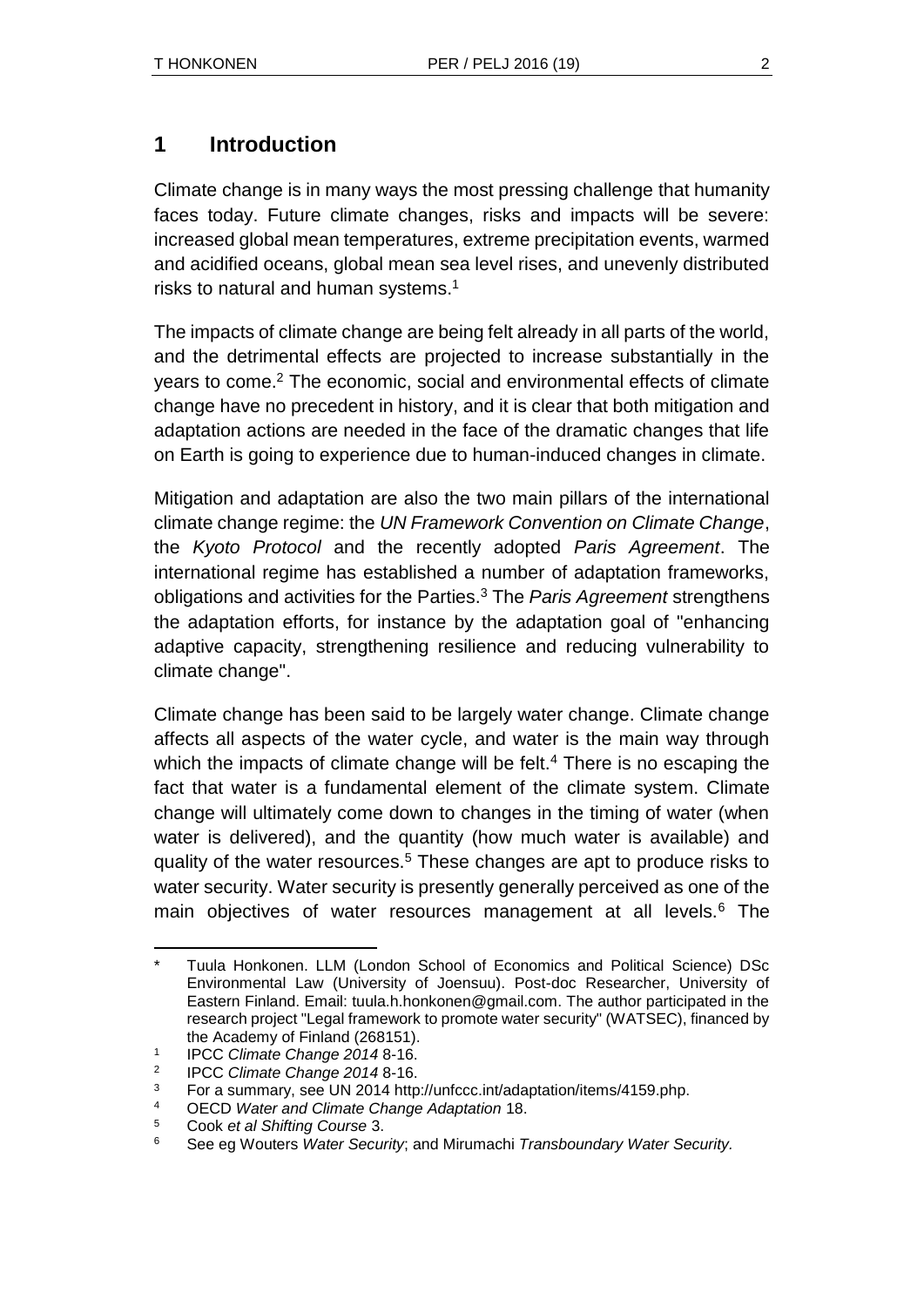projected (negative) impacts of climate change on the wide variety of functions and uses of water and on the related risks to water security from the international to the national level necessitate the establishment of new modes of governance. Water regulation needs to be responsive to conditions of high complexity and uncertainty exacerbated by climatic changes in all parts of the world.<sup>7</sup> Traditionally, water regulation has strongly relied on historical and existing uses, $8$  which makes the legal mechanisms (for instance, on water allocation) particularly vulnerable to future changes in water flows. This applies to both the national and the transboundary level of water governance.

This paper suggests that the concept of adaptive governance needs to be mainstreamed into all water regulation to ensure the availability of and access to safe water resources and to prevent water-related conflicts. Adaptive governance is understood as referring to adaptation policies and measures that support the adaptive capacity of society, often with an iterative approach to policy-making, stressing flexibility of the regulatory instruments.<sup>9</sup> The main difficulty from a legal perspective with adaptive governance is its potential to clash with the ideal of legal certainty of regulation. Conversely, uncertainties and changing circumstances, the main consequences of climate change, render stationary legal instruments largely meaningless.

The main research questions of this paper are: What is water security that also includes a climate change perspective? What threats does climate change pose to water security? How do we account for water security risks posed by climate change? How do we understand the concept of adaptive governance, and what are its implications within the present context? And how could adaptive governance be used to manage the impacts of climate change on freshwater resources and to reduce water insecurity? These questions are examined in this paper from a legal and regulatory perspective and on a general governance level, with no specific geographical context implied. The purpose of the paper is to provide ideas and tools for policy-makers and analyzers to account for water security risks when climate change policies are developed, and to take into account climate change aspects in the development of freshwater governance. What is certain is that no instrument of water regulation can ignore the fact that climate change is going to alter the water system and that the existing

l <sup>7</sup> See eg Bakker and Morinville 2013 *Phil Trans R Soc A*; and Sadoff and Muller *Water Management.*

<sup>8</sup> See eg Sanchez and Roberts *Transboundary Water Governance* 11.

See ch 5.1 in this paper.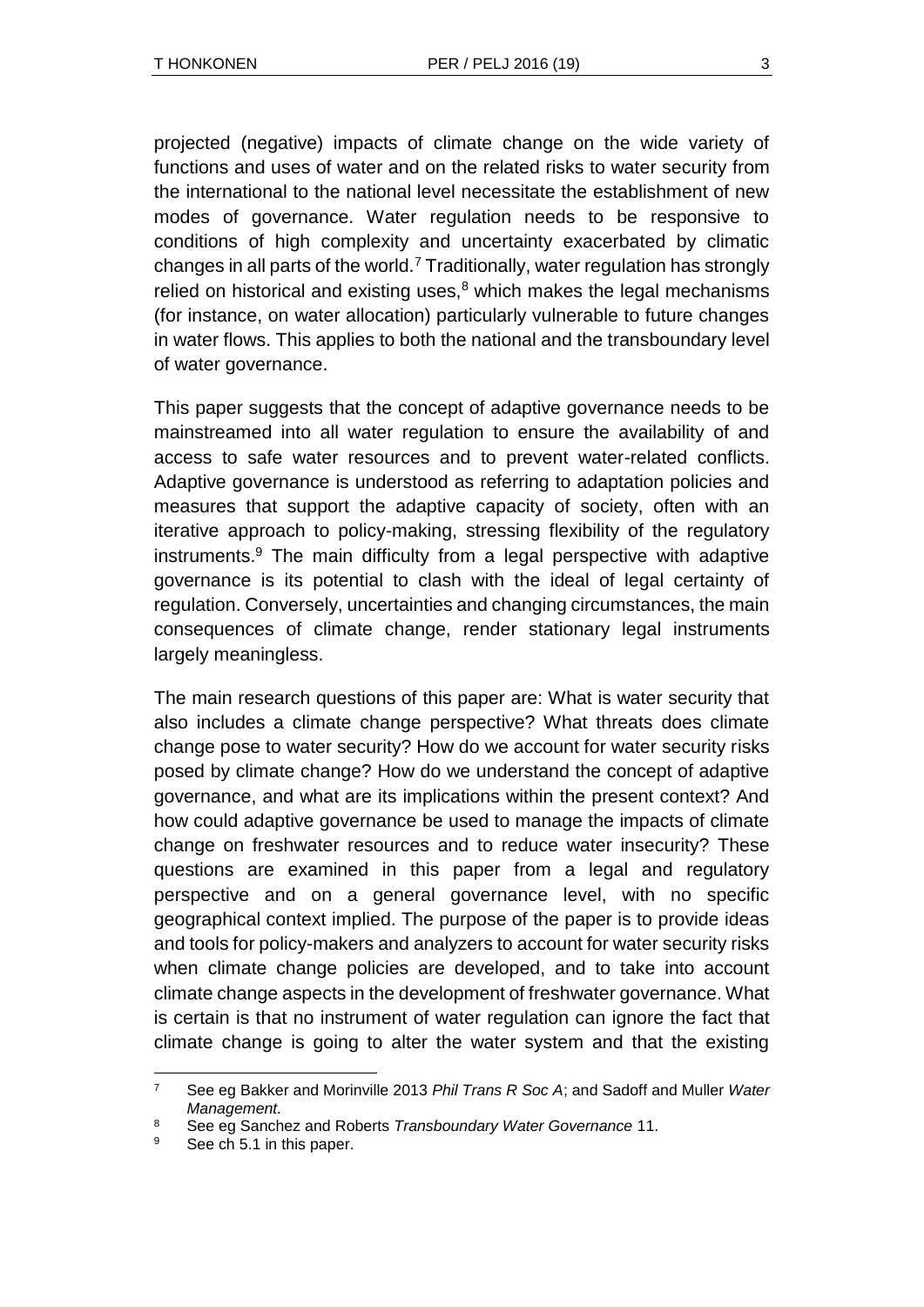management instruments will be forced to respond to these changes sooner or later.

This paper is structured as follows. First, after the introduction, a short review is given of the concept of water security. Next, the anticipated effects of climate change on freshwater resources will be briefly examined and the concomitant risks to water security will be mapped out. In the light of these, the need to adapt will become clear. In the following part of the paper, a range of governance challenges of adaptation to account for the risks posed by climate change to water security will be briefly examined. After that, the need for adaptive governance of freshwater in the face of climate change will be discussed, in depth and the paper will end with some concluding remarks.

### **2 The concept of water security**

Water security as a concept has received increasing attention in both scholarly writings and practical policy-making in recent years. Numerous definitions and interpretations of the concept exist.<sup>10</sup> According to the United Nations Water Security Initiative, the concept may be defined as

… the capacity of a population to safeguard sustainable access to adequate quantities of acceptable quality water for sustaining livelihoods, human wellbeing, and socio-economic development, for ensuring protection against water-borne pollution and water-related disasters, and for preserving ecosystems in a climate of peace and political stability.<sup>11</sup>

A rather similar definition was provided in 2009 by Sadoff and Muller, who understand water security to be

… the reliable availability of an acceptable quantity and quality of water for health, livelihoods and production, coupled with an acceptable level of waterrelated risks.<sup>12</sup>

A third example is provided in the Ministerial Declaration of the Second World Water Forum, adopted in 2000: water security in the 21st century means

[e]nsuring that freshwater, coastal and related ecosystems are protected and improved; that sustainable development and political stability are promoted, that every person has access to enough safe water at an affordable cost to

l <sup>10</sup> For a summary, see eg Cook and Bakker 2012 *Global Environmental Change*; Lautze and Manthrithilake 2012 *Natural Resources Forum*.

<sup>11</sup> UN Water *Water Security* 1.

<sup>12</sup> Sadoff and Muller *Water Management* 11.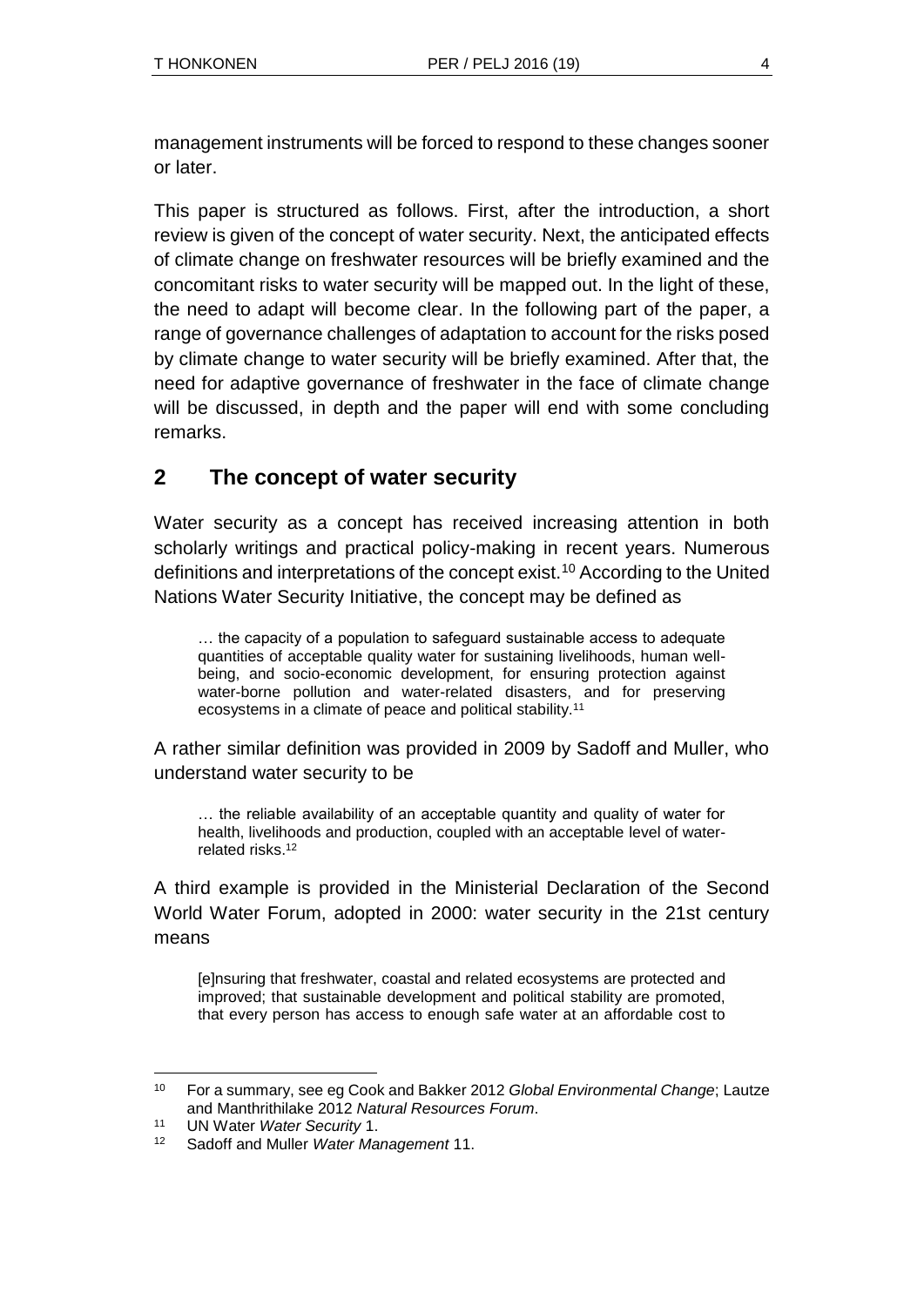lead a healthy and productive life and that the vulnerable are protected from the risks of water-related hazards.<sup>13</sup>

Common to these and most other definitions of water security is their multidimensionality. They connect water security mainly to the right of people to an adequate quantity and quality of freshwater, with the aim of preventing conflicts, but tolerating a reasonable level of water-related risks, and sometimes also emphasising the protection of water-dependent ecosystems.

Wouters *et al*<sup>14</sup> have distinguished between three core issues central to the concept of water security. These are the availability of water, access to water, and conflict over water use. A slightly more nuanced view is provided by Mason and Calow,<sup>15</sup> who argue that an expansive and inclusive framing of water security should: 1) look beyond immediate physical availability; 2) address variability and risk; 3) have a human focus; 4) acknowledge environmental needs; and 5) manage competition and conflict. These qualities actually form quite a robust basis on which water resources governance could be constructed with a view to addressing risks to water security.

What often stands out from the different definitions of water security are the different framings within which the concept is presented: a dichotomy between human needs and vulnerability on the one hand, and sustainability and the protection of ecosystems on the other. It is not necessary, however, that these different perspectives should be seen as contrdictory. Mason and Calow<sup>16</sup> have posited that their model of water security has the potential to synthesise developmental and environmental objectives. Nevertheless, it is also acknowledged that in reality those objectives can often appear to be in competition and presenting the need for trade-offs rather than opportunities for synthesis.<sup>17</sup>

In addition to the distinction between the human and ecosystem approaches to water security, the concept may be framed from an individual or a state security perspective. The former emphasizes a human rights approach

l

<sup>13</sup> *Ministerial Declaration of The Hague on Water Security in the 21st Century* (2000).

<sup>14</sup> Wouters, Vinogradov and Magsig 2009 *YbIEL* 106.

<sup>15</sup> Mason and Calow *Water Security* 19.

<sup>&</sup>lt;sup>16</sup> "A broad conception of water security should therefore allow for recognition of our universal dependency on water as a fundamental form of natural capital, in a way that recognises both an environmental dimension (protecting the resource for our own and future generations) and a developmental one (providing access to sufficient water to permit all to fulfil their capabilities)." Mason and Calow *Water Security* 1.

<sup>17</sup> Mason and Calow *Water Security* 4.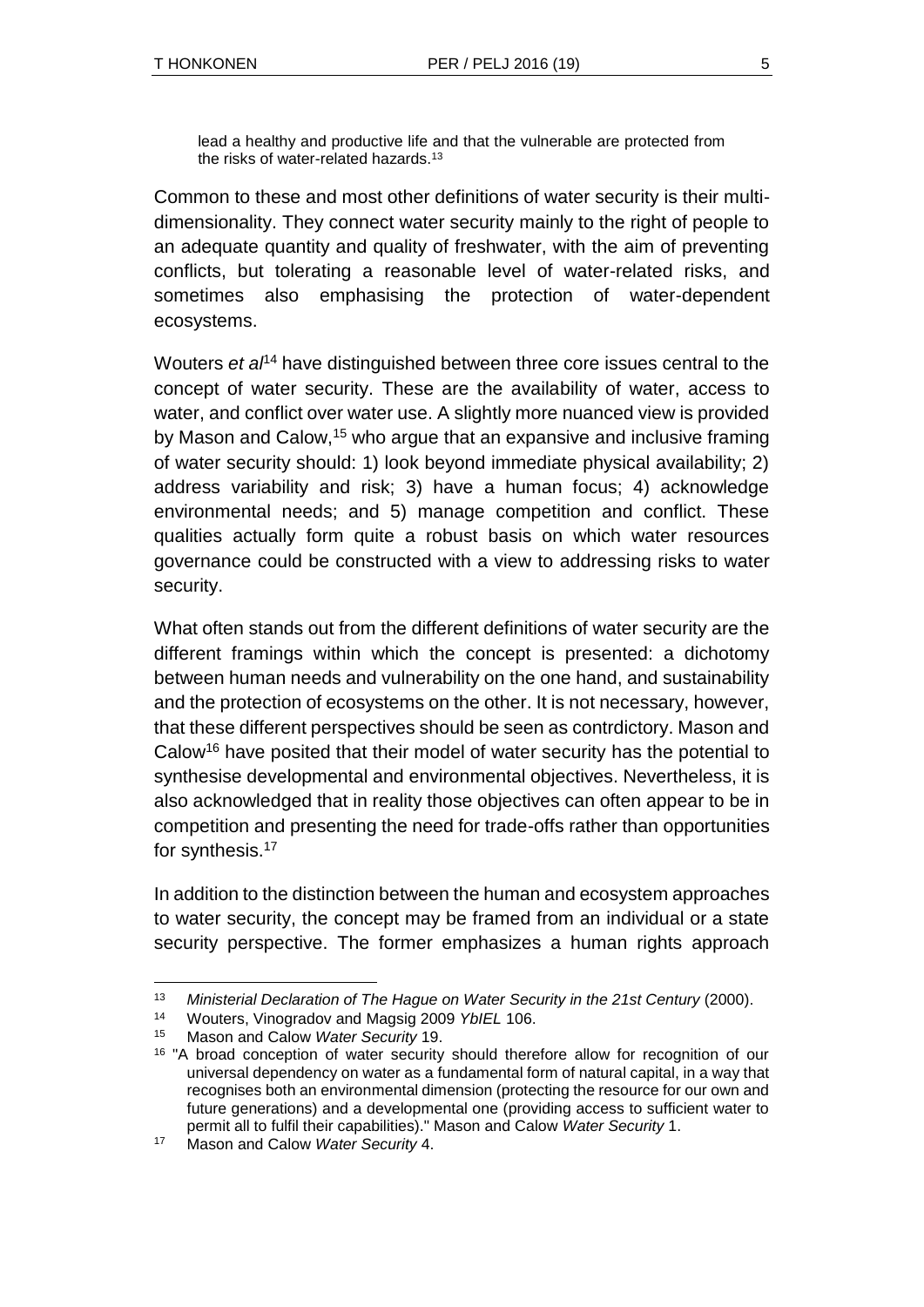within states<sup>18</sup> while the latter conceives of water security mainly as a potential source of conflicts between states. These conflicts do not necessarily lead to or even threaten to lead to military action and war, but are more focused on (the potential of) political conflicts among states, often in relation to shared water resources. The present paper has adopted a multifaceted outlook on water security, acknowledging the human rights approach but slightly emphasising a state-centred view, in line with the general governance perspective of the paper.

## **3 Risks posed by climate change to water and water security**

First of all, it is important to note the fact that change is constant in freshwater systems. These systems are not static, even in the absence of the effects of climatic change. To be sure, there is routine seasonal variability, which is usually also anticipated in the relevant regulatory arrangements and management policies. Within this context, the particular impacts due to climate change may sometimes be difficult to perceive and draw attention to.<sup>19</sup>

According to the Intergovernmental Panel on Climate Change (IPCC), freshwater-related risks of climate change increase significantly with increasing greenhouse gas concentrations.<sup>20</sup> Climate change is predicted to reduce renewable surface water and groundwater resources significantly in most dry subtropical regions, whereas in regions with snowfall, climate change has already altered observed streamflow seasonality.<sup>21</sup> Moreover, by the end of the 21st century climate change is likely to increase the frequency of meteorological droughts (less rainfall) and agricultural droughts (less soil moisture) in regions that are presently dry.<sup>22</sup> Climate change is also affecting the seasonal variability of water flows, groundwater and nutrient flows.<sup>23</sup>

l <sup>18</sup> Under the *International Covenant on Economic, Social and Cultural Rights* (1967), the Committee has given some weight to the effects of climate change in relation to the human rights that the Covenant protects. See eg Orellana *et al Climate Change*. The United Nations General Assembly declared the right to water as a human right in 2010 (*The Human Right to Water and Sanitation* GA Res 64/292, UN Doc A/RES/64/292 (2010)). Also see eg OHCHR *Understanding Human Rights and Climate Change.*

<sup>19</sup> See also McCaffrey 2003 *Natural Resources Forum* 157.

<sup>20</sup> See generally Jiménez Cisneros *et al* "Freshwater Resources".

<sup>21</sup> Jiménez Cisneros *et al* "Freshwater Resources" 232.

<sup>22</sup> Jiménez Cisneros *et al* "Freshwater Resources" 232.

<sup>23</sup> See generally Jiménez Cisneros *et al* "Freshwater Resources".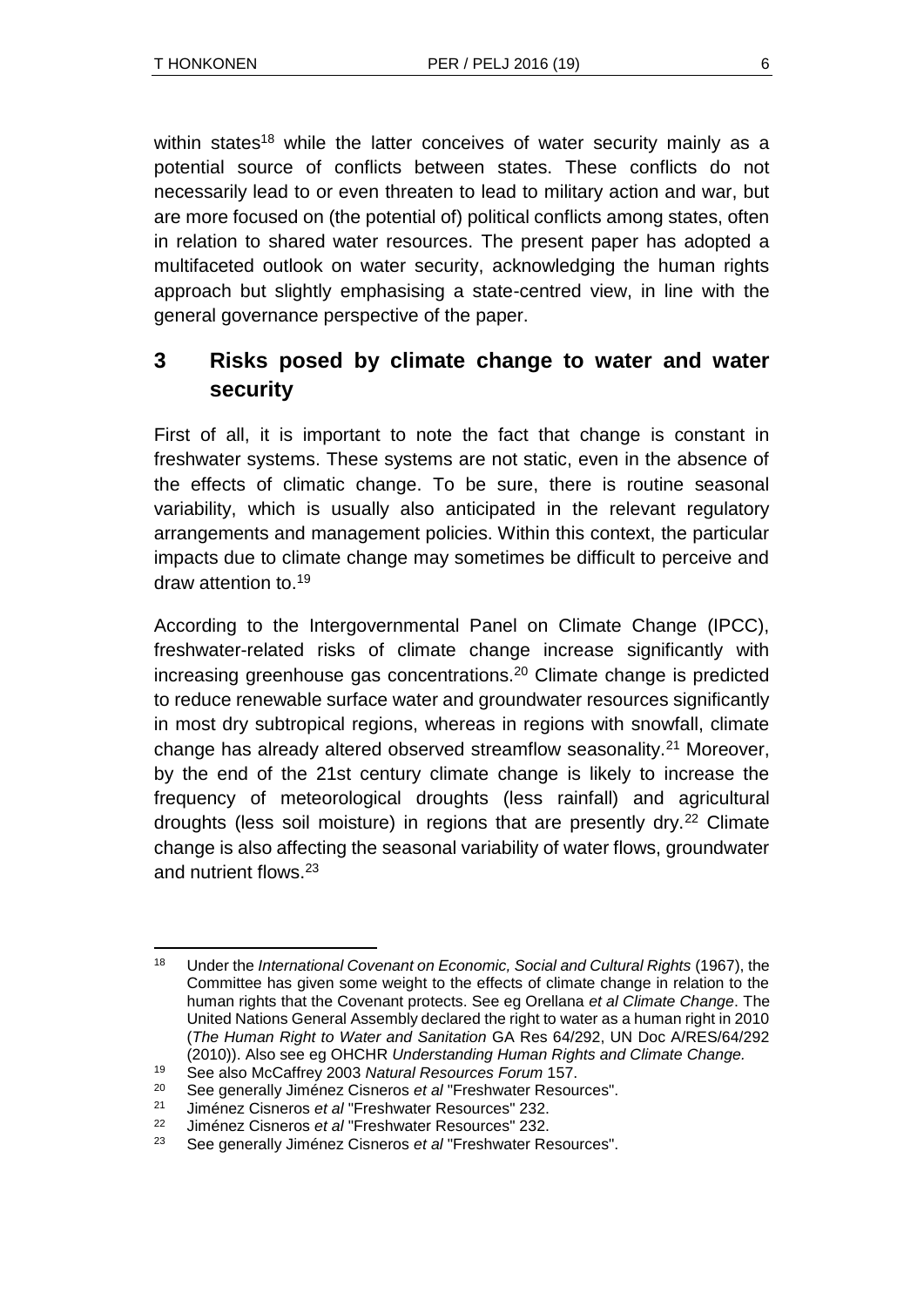Science has been able to provide a basic understanding of how the hydrological cycle will change at the global and regional levels and has shown that the impacts of climate change on water will be dramatic. $24$ However, it is also likely that unforeseen changes and circumstances will emerge in relation to freshwater systems. These will put the water systems and their management regimes to the test. Resilience and adaptive capacity will become key qualities in the process and the relevance of security will simultaneously become greater. It has been argued that when the rate of change to a water system exceeds its capacity to adapt, the myriad connections to overall security and stability soon become evident.<sup>25</sup>

It has become clear that the impacts of climate change will not be on the same scale in every freshwater basin in the world. Even at the level of an individual basin the effects of climate change will vary, depending on the location. In general, the effects of climate change on freshwater resources will depend on numerous factors, including geography, the (human) demand for water and its utilisation, existing management mechanisms and governance structures and institutions, and the resilience (vulnerability and adaptive capacity) of ecosystems.<sup>26</sup> The inherent variability of the effects of climate change on freshwater resources is prone to increase uncertainties and stress, and even to make a water regime vulnerable to conflict among the users of water. It is notable in this respect that water management systems are already under stress in many parts of the world due to an increasing demand for fresh water, $27$  and that climate change will add further stress in these circumstances.<sup>28</sup>

In general, climate change strengthens the fact that freshwater resources are commonly unevenly and irregularly distributed. In addition, climate change results in increased uncertainties, stress and potential for conflicts in water management. Water security risks in the form of floods, droughts, pollution and even terrorism are bound to increase in almost all parts of the world. These risks, stemming largely from climate change, are magnified by the related uncertainties. Climate change inevitably influences the sources of water conflicts: problems in water quantity and quality; conflicts between water users; and the consequences of water-related extreme events (the

l

<sup>24</sup> See eg Jiménez Cisneros *et al* "Freshwater Resources".

<sup>25</sup> Petersen-Perlman *et al* 2012 *JCWRE* 4.

<sup>26</sup> See, for instance, De Stefano *et al Mapping the Resilience*; and Kernan, Batterbee and Moss *Climate Change Impacts.*

 $27$  For instance, the conflicts in Middle East and North Africa are partly fuelled by the availability and use of fresh water. For a good account of the situation, see eg Gleick 2014 *Wea Climate Soc* 331.

<sup>28</sup> See, for instance, Pohl *et al Rise of Hydro-diplomacy*.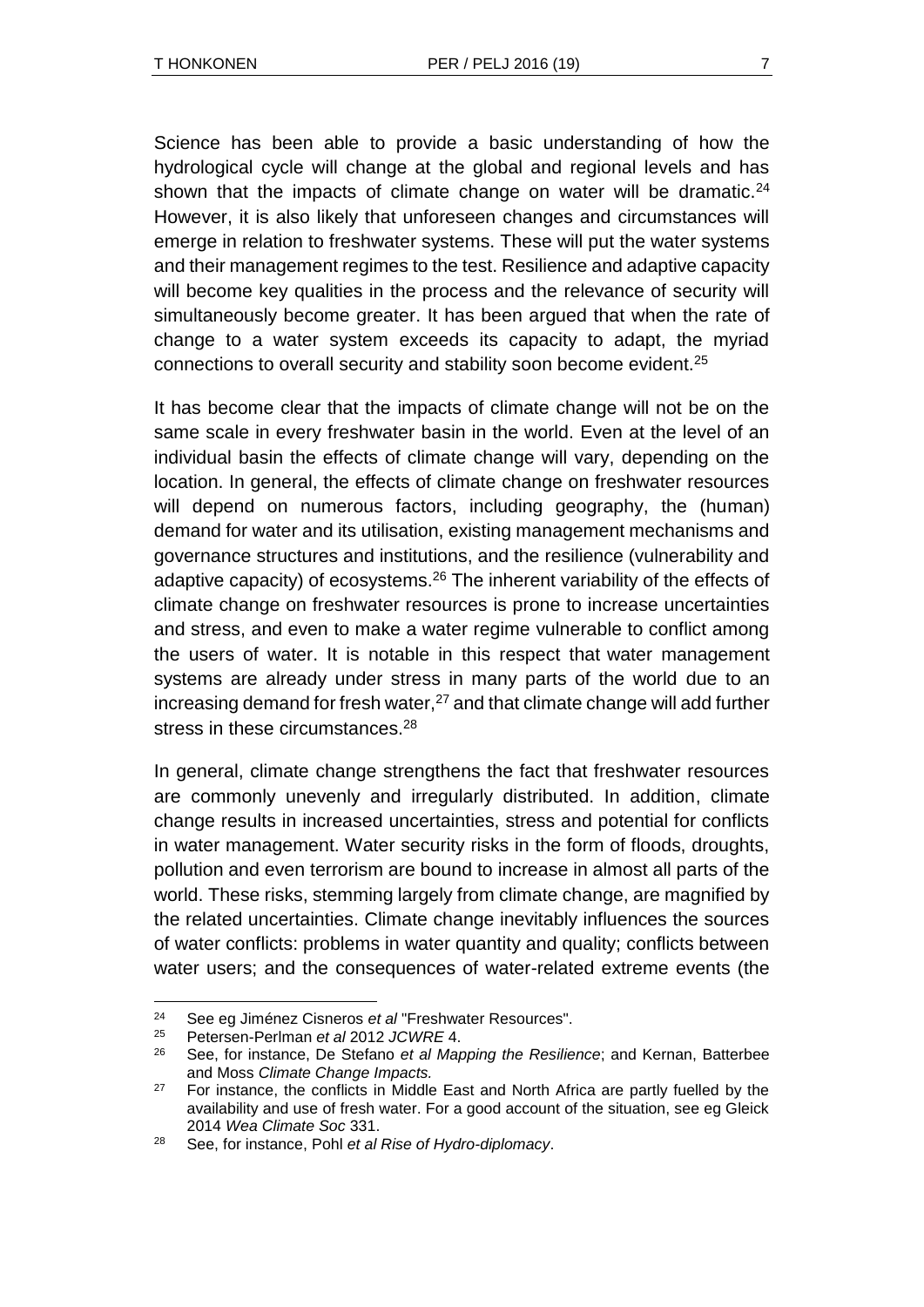number and severity of which will increase due to climate change). Pollution, flooding or a general scarcity of water, or difficulties in realising the different uses of water resources due to climate change may create tensions and spark a conflict between states or other actors, even if no party could be directly accused of precipitating the situation.<sup>29</sup> It appears clear that environmental changes are likely to worsen existing and trigger new social and political conflicts over water. This is especially true in the current circumstances of increased political and economic value of water<sup>30</sup> and when the climate-induced scarcity of water makes many of the current uses of water questionable.<sup>31</sup>

## **4 Accounting for the risks posed by climate change to water security: governance challenges**

The current water crisis visible in many parts of the world, be it due to climate change alone or partly in addition to other factors, has been described by many as a crisis of governance. $32$  Solving this crisis requires responses to the inherent risks and challenges and the introduction of good water governance at all levels. The existence of climate change necessitates that water governance and management be prepared to address both short-term and long-term issues relating to natural climate variability and shifts imposed by climate change.<sup>33</sup> In addition, relevant risks and potential conflicts need to be recognised at all levels.

Effective water governance in the area of climate change and in response to the looming threat of water insecurity must be based on appropriate legal and regulatory management of water resources and the problems that affect/contribute to water insecurity. It has been said that uncertainty<sup>34</sup> about the timing, scale, intensity, and character of the probable impacts is the most significant water governance challenge presented by climate change.

l

 $29$  Eckstein has pointed out how the water-related impacts of climate change can lead to an increased risk of conflicts among nations and people. Accordingly, reduced precipitation and water flows could enhance droughts and scarcity, thereby diminishing agricultural productivity, endangering public health, impacting on migration and settlement patterns, and placing considerable strain on the livelihoods and social well-being of people. Similarly, increased rain events and water flows could produce destructive floods that risk human lives, raze crops and habitats, force human relocation, and damage the social fabric of communities. Eckstein 2010 *Wis Int'l LJ* 426.

<sup>30</sup> Tir and Stinnett 2012 *J Peace Res* 213.

<sup>31</sup> See Tir and Stinnett 2012 *J Peace Res* 214.

<sup>32</sup> Wouters *Water Security* 13.

<sup>33</sup> Hill Clarvis *et al* 2014 *Environ Sci Policy* 62.

 $34$  The uncertainties may be both exogenous or endogenous within a single regime. See Drieschova and Fischhendler *Toolkit of Mechanisms.*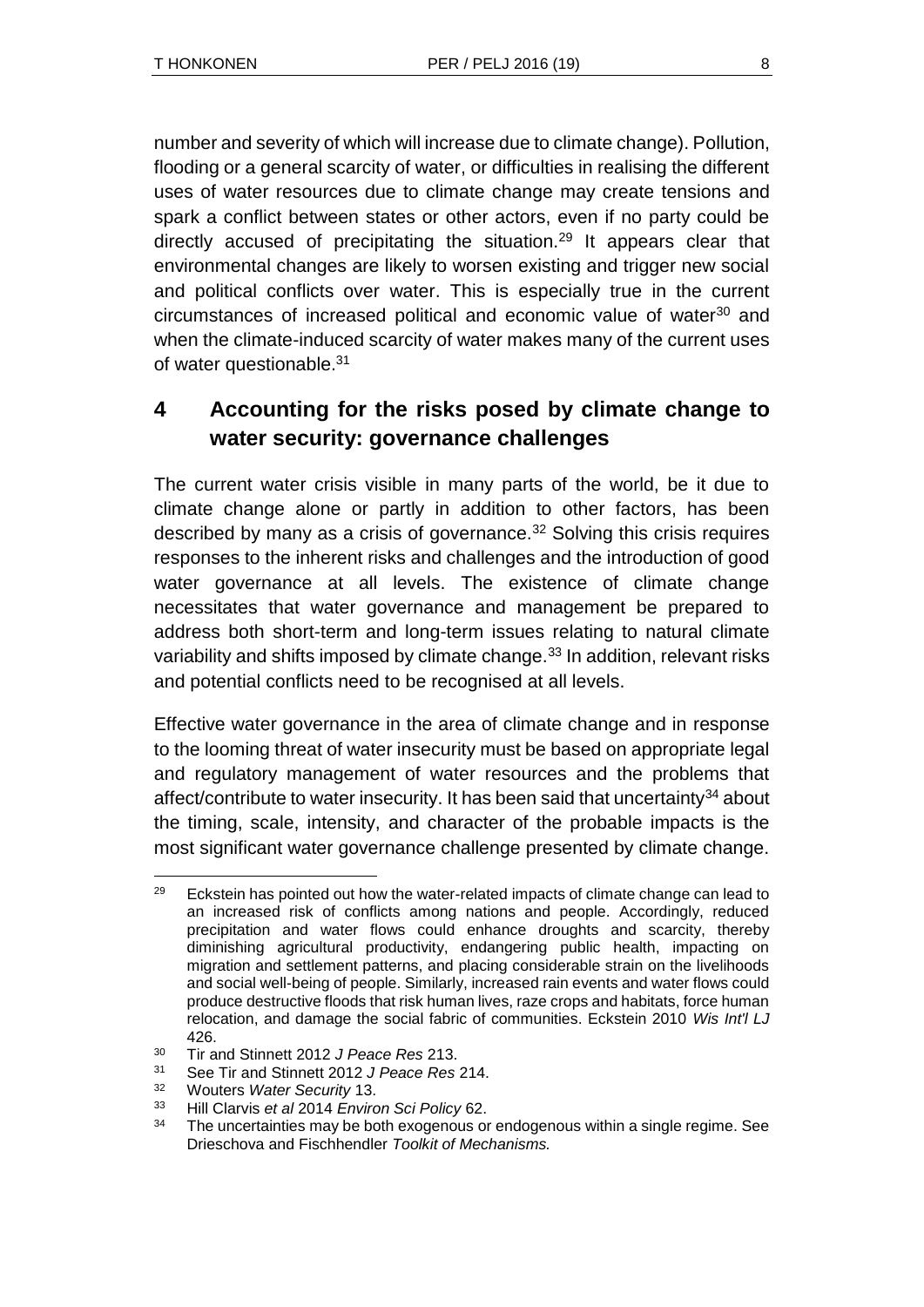Consequently, the development and implementation of policies, laws, and management frameworks should arguably shift from traditional paradigms that attempt to reduce uncertainty to ones that acknowledge change and commit to continuous learning.<sup>35</sup>

The sustainable use of water<sup>36</sup> (for the purpose of both ecosystem viability and human utilization) is another key issue for reducing climate-induced water insecurity. This can be achieved by better controlling the demand and availability of water, for instance by the promotion of efficient water use and the reduction of pollution. Sustainable use may be regarded as part of the general water law principle of equitable utilisation,<sup>37</sup> covering past, present, and foreseeable future human needs and the avoidance of unnecessary harm, for instance. Often related to the concept of sustainable use is the principle of the prioritization of water uses.<sup>38</sup> It seeks, where possible, to establish an order of priority for different water uses with the aim of reducing conflicts between competing uses.

The role of strengthened governance and institutions is important in effectively dealing with the impacts of climate change on freshwater resources. Concrete means of information-sharing and capacitydevelopment help in developing capacity to respond to changes and prevent conflicts. Every effort should be made to prevent the rate of change from exceeding the institutional and governance capacity to respond to it. Policymakers should remain open and responsive to new problems and be aware of the latest developments and climate scenarios.

In general, what freshwater governance is in need of in the current situation is a certain degree of institutional and normative flexibility. This would entail instruments and institutions that can adapt to changes and manage the level of uncertainty associated with the impacts of climate change. The other side of this coin is naturally the resultant tension with the notion that a functional system of governance must foster stability and (legal) certainty. It has been argued that appropriate process could aid in addressing this tension. As a result, the governance process would incorporate elements of good governance through the promotion of legitimacy and inclusiveness of public

l <sup>35</sup> Sanchez and Roberts *Transboundary Water Governance* 149.

<sup>36</sup> Article 5 of the *Convention on the Law of Non-navigational Uses of International Watercourses* (1997). See, for instance, Epiney 2003 *ZaöRV*.

<sup>37</sup> Article 5 of the *Convention on the Law of Non-navigational Uses of International Watercourses* (1997). See, for instance, Kaya *Equitable Utilization.*

<sup>38</sup> Articles 5-7, 10 of the *Convention on the Law of Non-navigational Uses of International Watercourses* (1997). See, for instance, Winkler *Human Right to Water.*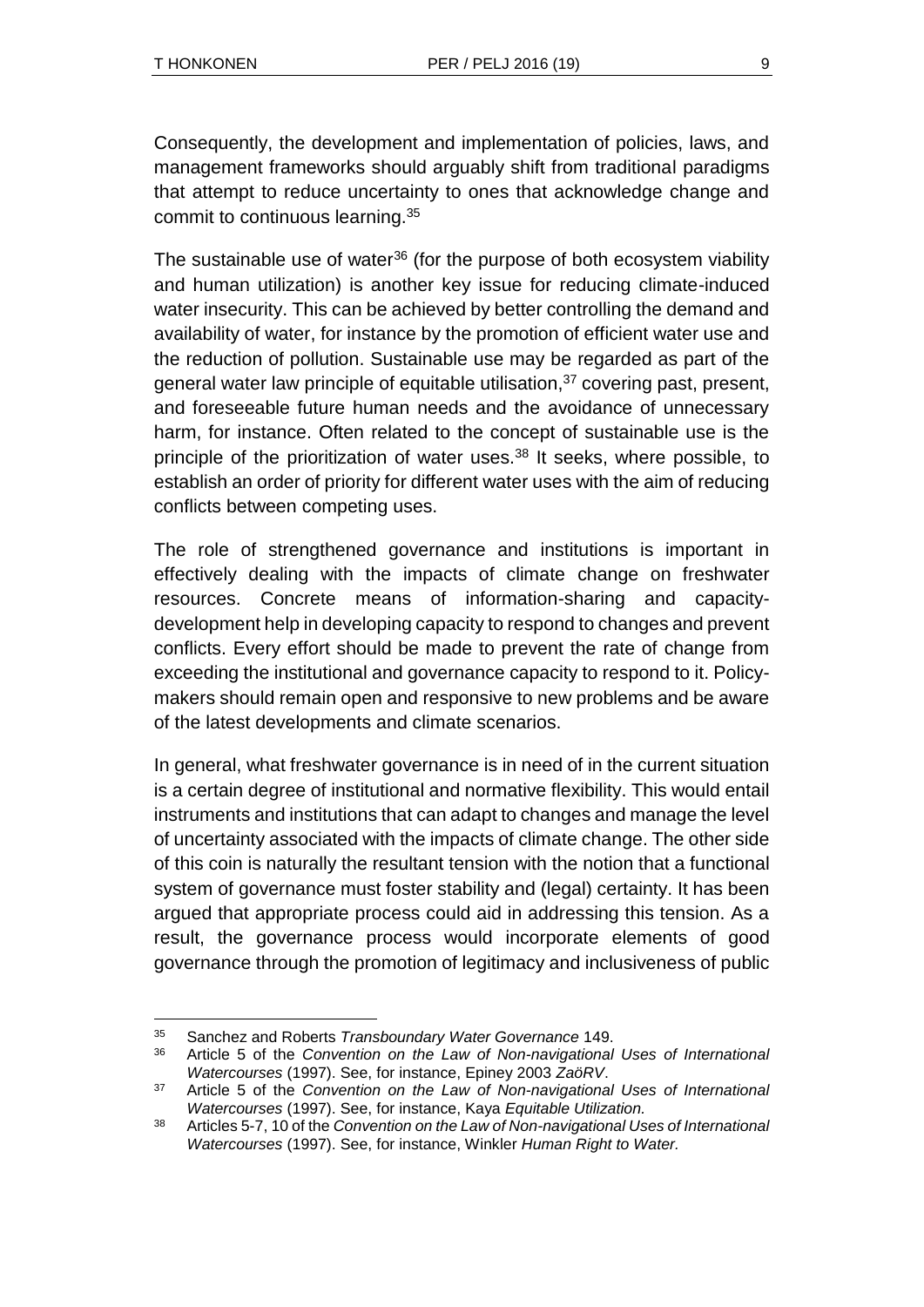input.<sup>39</sup> Response measures to the impacts of climate change inevitably entail some degree of flexibility and openness. At the same time, the approach should be holistic and give recognition to long-term perspectives to prevent the governance regime from developing into a series of impulsive twists that seek to respond to every new projected impact and scenario that climate change science and stakeholders produce. Overall, the setting is challenging.

# **5 The need for the adaptive governance of fresh water in the face of climate change: theory and practice**

Adaptation to climate change may be defined as:

An adjustment in ecological, social or economic systems in response to observed or expected changes in climatic stimuli and their effects and impacts in order to alleviate adverse impacts of change or take advantage of new opportunities. Adaptation can involve both building adaptive capacity thereby increasing the ability of individuals, groups or organisations to adapt to changes, and implementing adaptation decisions, i.e. transforming that capacity into action. Both dimensions of adaptation can be implemented in preparation for or in response to impacts generated by a changing climate.<sup>40</sup>

The different types and levels of uncertainties presented by climate change as the often most pressing water governance challenge arguably require a shift from traditional attempts to reduce uncertainty to adaptation to the new circumstances. However, the shift in policy-making will not come easily. It has been contended that admitting uncertainty may weaken the likelihood of reaching agreement, and given the difficulties of reaching agreement in the first place, adapting regulatory instruments to changed circumstances is incredibly difficult.<sup>41</sup> Nevertheless, it can be expected that climate change will become such a crosscutting issue in all fields of life and regulation that adapting to its impacts and its inherent uncertainties will be an increasingly legitimate approach in the future. This is even more so since mitigation of climate change will take a long time to achieve results; adaptation will be both necessary and imperative.<sup>42</sup> It may also be the case in many regions that adaptation measures taken in time will be a more cost-effective option than waiting for the effects of the mitigation measures.

Within freshwater governance, climate change impacts on the water systems are not the sole category of change that needs to be accounted

l <sup>39</sup> Cosens, Gunderson and Chaffin 2014 *Idaho L Rev* 12-13.

<sup>40</sup> Adger, Arnell and Tompkins 2005 *Global Environmental Change* 78.

<sup>41</sup> Green, Cosens and Garmestani 2013 *Ecology and Society* 24.

<sup>42</sup> See, for instance, Bruch and Troell 2011 *Water International*; UNECE *Guidance on Water*.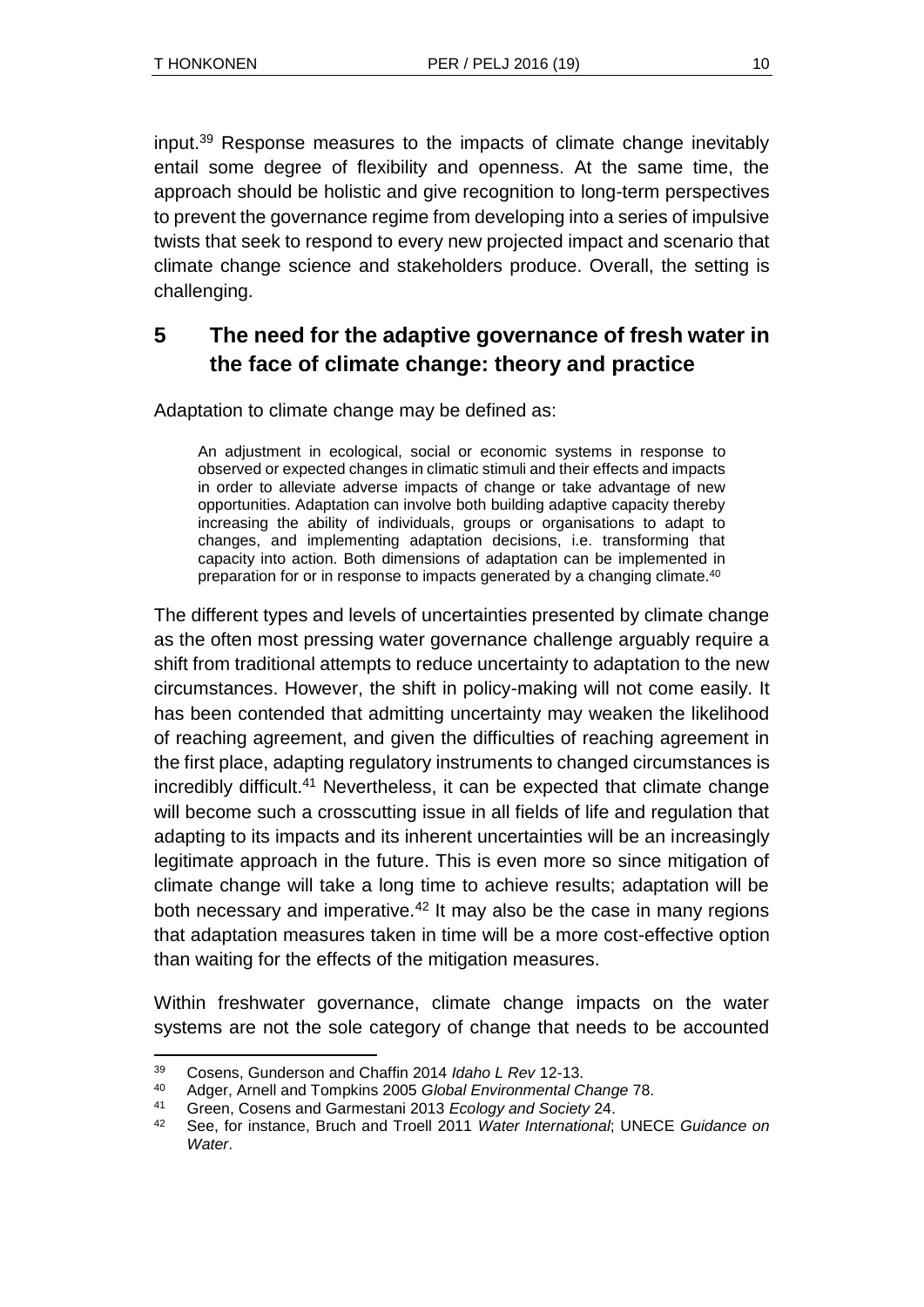for. To remain effective, the regulation has to take into account and respond *inter alia* to seasonal and inter-annual variations in the natural flow rate, population growth, economic development and overall resource volume.<sup>43</sup> In addition, the posited uncertainty may involve the benefits of adaptation and impacts not only on ecosystems but also on social and economic systems. Thus, the impacts of climate change are one piece of the broader puzzle which forms the regulatory environment of freshwater systems.

In general, to ensure that they have the capacity to meet the challenges of climate change, water governance regimes should have a broad mandate, allowing them to adopt adaptive measures in response to changing conditions. The adaptive capacity of freshwater basins is the key for their survival in the context of changing climate.<sup>44</sup> Koeppel<sup>45</sup> has identified the following enabling factors for adaptive capacity within water governance regimes: adaptive and reliable legal frameworks for regulation; flexible forums for communication, discussion and decision-making; regular reliable data and information sources about climate change and flow variability; multilevel governance of climate change adaptation – clear responsibilities at the transboundary and national levels; and learning capacity.

### *5.1 Adaptive management and governance*

The concepts of "adaptive governance" and "adaptive management" have been used to describe the necessary policy direction to ensure that governance frameworks stay in pace with the effects of climate change.<sup>46</sup> In general, the governance of adaptation has been said to have a twofold objective of: 1) overcoming the impediments to taking adaptation measures; and 2) enhancing society's capacity to remain adaptive to change after initial adaptation measures have been taken.<sup>47</sup> Thus, it could be thought that adaptation governance seeks not only to put in place and implement adaptation measures but also, to some degree, to more permanently change society and its adaptive capacity more generally. Consequently,

l <sup>43</sup> Kistin and Ashton 2008 *Int J Water Resour Dev* 385-386.

<sup>&</sup>lt;sup>44</sup> For a list of examples of mechanisms that have been employed internationally to deal with adaptation and change in the governance of transboundary water resources, see Hearns and Paisley 2013 *GGUELJ* 279-281. For a list of mechanisms that transboundary watershed countries should consider incorporating into existing treaties to allow for flexibility in the face of change, see Cooley and Gleick 2011 *Hydrolog Sci J* 717.

<sup>45</sup> Koeppel *Transboundary Water Management* 170.

<sup>46</sup> See, generally, eg Dietz, Ostrom and Stern 2003 *Science*; Bruch "Adaptive Water Management" 91-92.

<sup>47</sup> Rijke *Delivering Change* 3.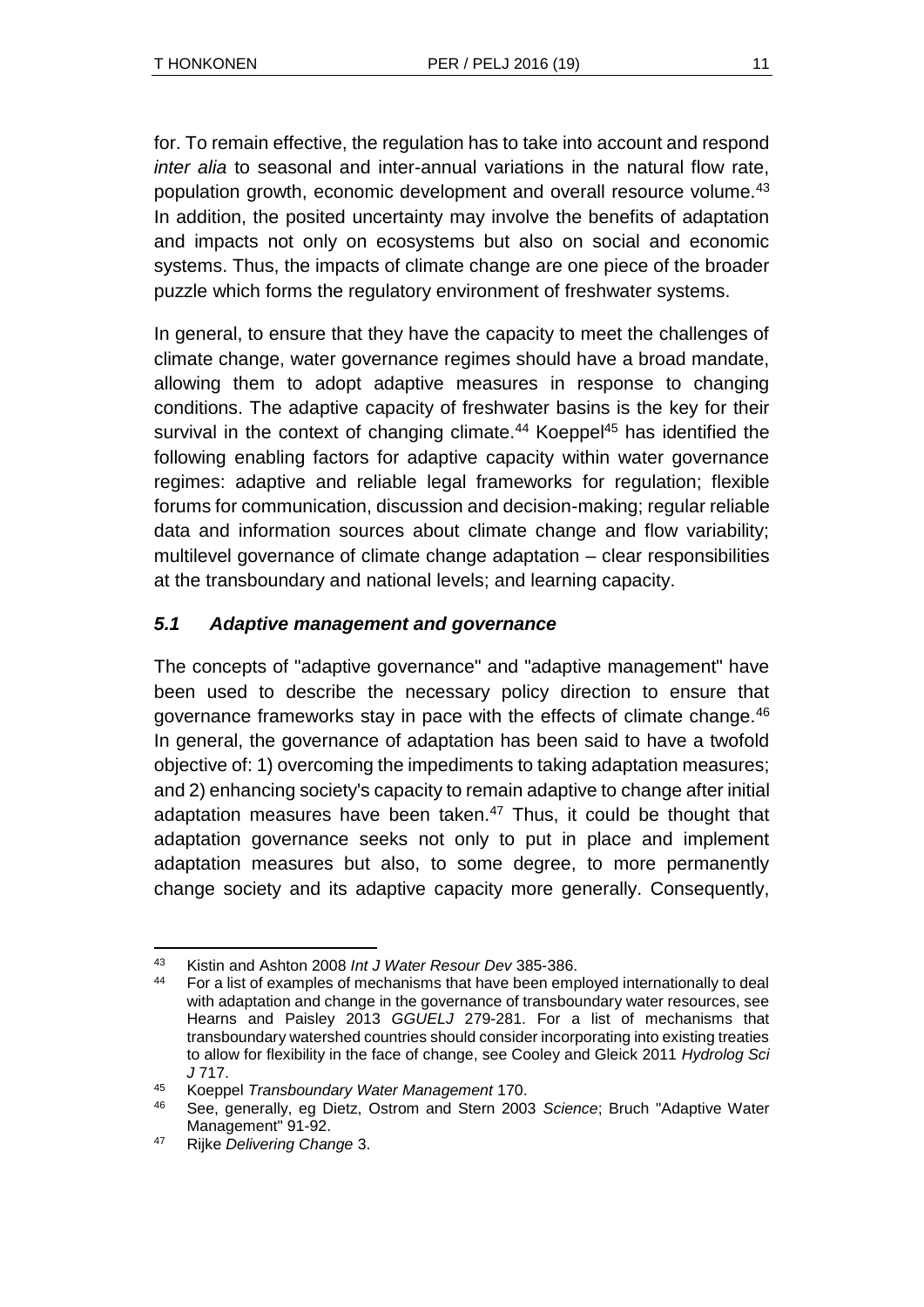when assessing adaptation governance we need to take a broader view and look beyond the immediate measures taken and effects achieved.

Adaptive management is a well-established approach that focuses on methods such as learning by doing, social learning and scenario planning. These devices allow greater flexibility, which has been said to improve the connectivity between different processes and scales.<sup>48</sup> The framework of adaptive management incorporates uncertainty into the policy-making process; one could speak about "the institutionalization of the trial and error process" within the context of legal frameworks, institutional mandates, or management practices.<sup>49</sup> Thus, adaptive management refers to a systematic process for continually improving management policies and practices by learning from the outcomes of the management strategies already implemented.<sup>50</sup> Adaptive management must, therefore, be both anticipatory and reactive.<sup>51</sup> Change, or an attempt to reduce uncertainties, and continuous learning are the keystones of adaptive management.

While the concepts of adaptive governance and adaptive management are often used interchangeably, one could make a distinction between the two. The notion of adaptive governance is often more administratively oriented, focusing on the structures of governance. It has been said that adaptive governance "relies on polycentric institutional arrangements that operate at multiple scales and balance between centralized and decentralized control". <sup>52</sup> Furthermore, the adaptive governance framework is often operationalised through so-called adaptive co-management, whereby the dynamic learning characteristic of adaptive management is combined with the multilevel linkage characteristic of co-management. This refers to the sharing of management power and responsibility, which may involve multiple and often polycentric institutional and organisational linkages among user groups or communities, government agencies, and nongovernmental organisations.<sup>53</sup> This may happen through self-organisation, as a result of learning and interaction. However, it has been pointed out that the self-organisation needs to be enabled by flexible institutional arrangements that encourage reflection, innovative responses, and some

l

<sup>48</sup> Cook *et al Shifting Course* 7.

<sup>49</sup> Eckstein 2010 *Wis Int'l LJ* 453.

<sup>50</sup> Pahl-Wostl 2007 *Water Resources Management* 51.

<sup>51</sup> Pahl-Wostl "Introduction" 8.

<sup>52</sup> Rijke *et al* 2012 *Environ Sci Policy* 74.

<sup>53</sup> Folke *et al* 2005 *Annu Rev Environ Resour* 463.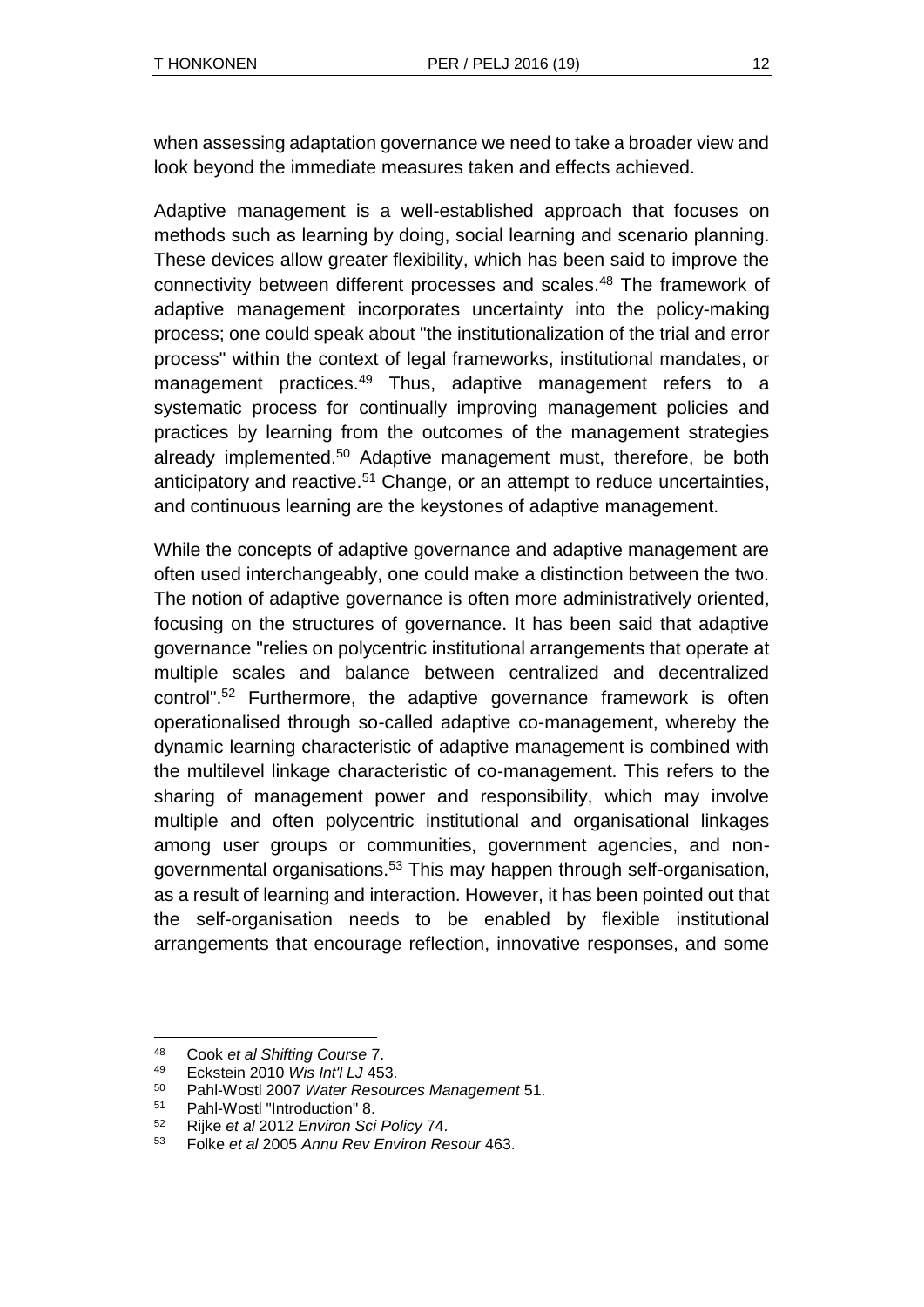redundancy.<sup>54</sup> As a result, the goal of adaptive capacity of the governing system can (potentially) be reached.<sup>55</sup>

The usefulness of adaptive management or governance within the freshwater context was recognised in the latest (2014) report of the IPCC, which acknowledged that an adaptive approach to water management can address uncertainty due to climate change.<sup>56</sup> The concept of adaptive water management could, thus, simply be defined as "the management of water resources under conditions of inherent uncertainty".<sup>57</sup> For the purposes of the present paper, the concepts of adaptive governance and adaptive management are used to refer to what is essentially the same phenomenon, despite the slight differences in the connotations of the two terms.

### *5.2 Practical application*

What are the concrete regulatory requirements or means through which adaptive management or governance can generally be realised under freshwater management, to respond to the impacts of climate change and to reduce water insecurity? It has been assessed, on a general level, that most water governance frameworks are not structured in such a way as to be able to address the increased level of variability, uncertainty, and potentially irreversible changes that are posed by climate variability and change.<sup>58</sup> Furthermore, arguably, most applicable legal provisions are not specifically contextualized or enforced for adaptive purposes.<sup>59</sup> Consequently, applying and enforcing these existing provisions takes on a new sense of urgency in the light of the projected impacts of climate change. $60$  It could be argued that adaptation to climate change has not yet reached a sufficiently high status in most legal systems, be they national, regional or international. On the other hand, an increasing number of freshwater regimes at all levels have developed climate change adaptation strategies or similar soft law instruments as the first step in designing responses to the need to adapt to the impacts of climate change at the basin level. These kinds of developments should be further encouraged.

l

<sup>54</sup> Rijke *et al* 2012 *Environ Sci Policy* 74.

<sup>55</sup> See Cook *et al Shifting Course* 7.

<sup>56</sup> Jiménez Cisneros *et al* "Freshwater Resources" 232.

<sup>57</sup> Edwards *et al* "Transforming Water Management Institutions" 291.

<sup>58</sup> Bruch and Troell 2011 *Water International* 830.

<sup>59</sup> Bruch and Troell 2011 *Water International* 830. It is difficult to make "static" legal provisions that lack flexibility responsive to changing circumstances.

<sup>60</sup> Bruch and Troell 2011 *Water International* 830.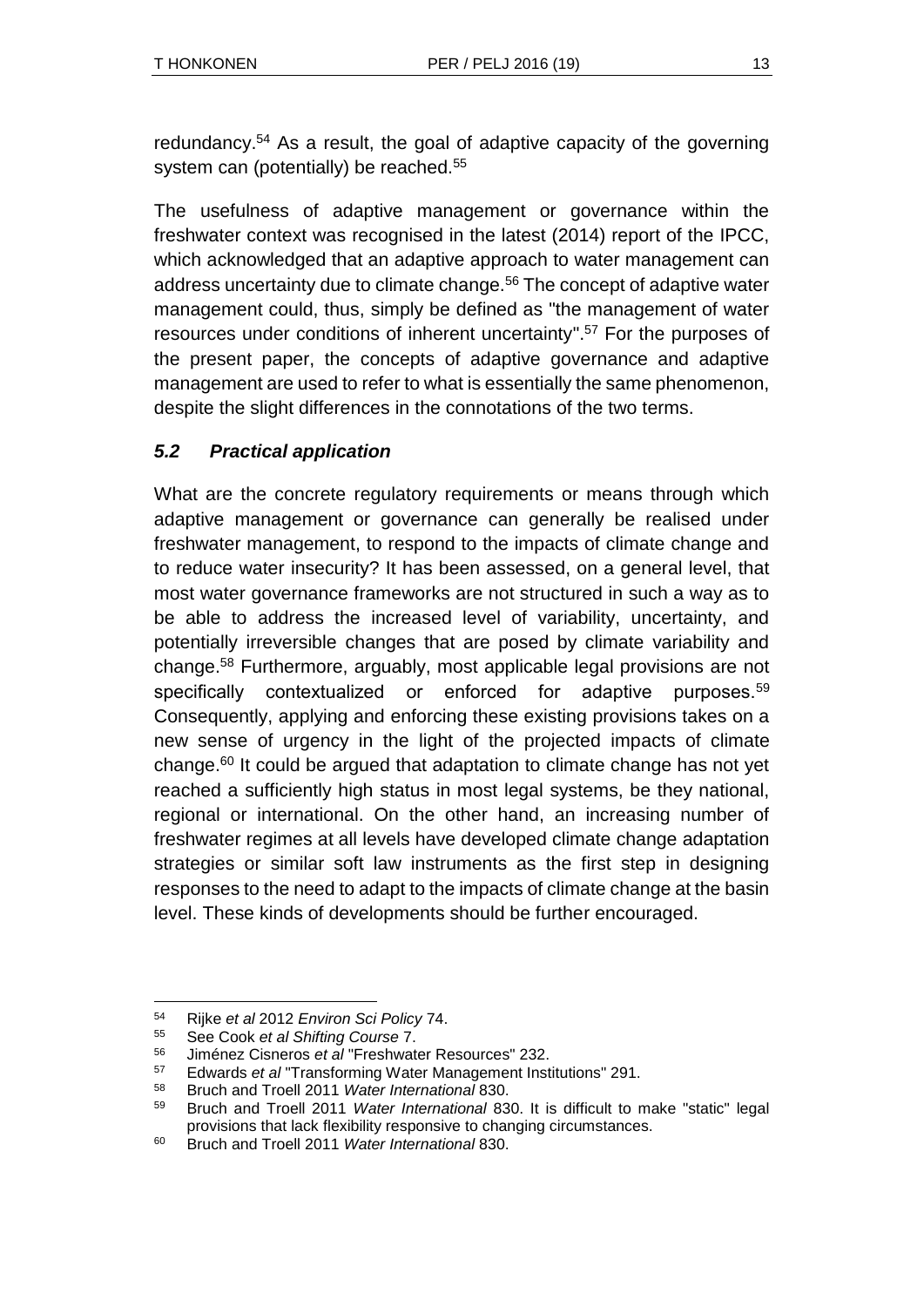It has become clear by now that flexibility, be it institutional or normative, is essential. Governance institutions, methods and instruments should be responsive to new information, different kinds of uncertainties etc. As regards water management institutions, it is important that they adopt an adaptable management mandate and structure. The key is the willingness, competence and capacity of the institution to recognise and respond to changing circumstances. An adaptable governing institution shows flexibility by quickly responding to new information and being ready to adjust to relevant activities and objectives.<sup>61</sup> By way of an example, the flexible mandate of the International Commission for the Protection of the Rhine<sup>62</sup> has proved very useful. The Commission is required to be competent in all matters with which the riparian states jointly charge it. This has enabled parties to empower the Commission to manage the rehabilitation of the Rhine ecosystem and to deal with flood problems.<sup>63</sup>

An example of a concrete, flexible regulatory tool for freshwater management is the use of flexible water allocation strategies. They use percentage shares or a similar mechanism to determine the allocations, instead of a fixed allocation that requires a specific nominal volume of water to be delivered from a dam, for instance. $64$  The flexible allocation mechanism is naturally more suitable for adaptive water management since it addresses climate-induced changes in water availability as well as other uncertainties and changing conditions.

At the same time that flexible adaptation mechanisms are applied, it is crucial to strike the right balance between legal certainty and flexibility to provide for rules that can deal with change without becoming arbitrary or uncertain.<sup>65</sup> It is often equally important that the need to introduce changes to the objectives, rights and obligations included in the water governance mechanisms and regulatory instruments is periodically assessed. This would enable the regime to respond timeously to new scientific knowledge

l <sup>61</sup> Eckstein 2010 *Wis Int'l LJ* 453.

 $62$  A cooperative organ of nine states and regions in the Rhine watershed, in Central Europe, implementing the *Convention on the Protection of the Rhine* (1999) and European water law.

<sup>63</sup> Frijters and Leentvaar *Rhine Case Study* 8.

 $64$  It is also possible to combine fixed allocations with percentage allocations to provide a somewhat more predictable and flexible water allocation mechanism. Particular principles of water allocation, such as equity, rational use, limitations on harm, and sustainability may be applied to this.

<sup>65</sup> Keessen and Van Rijswick 2012 *Utrecht L Rev* 40-41.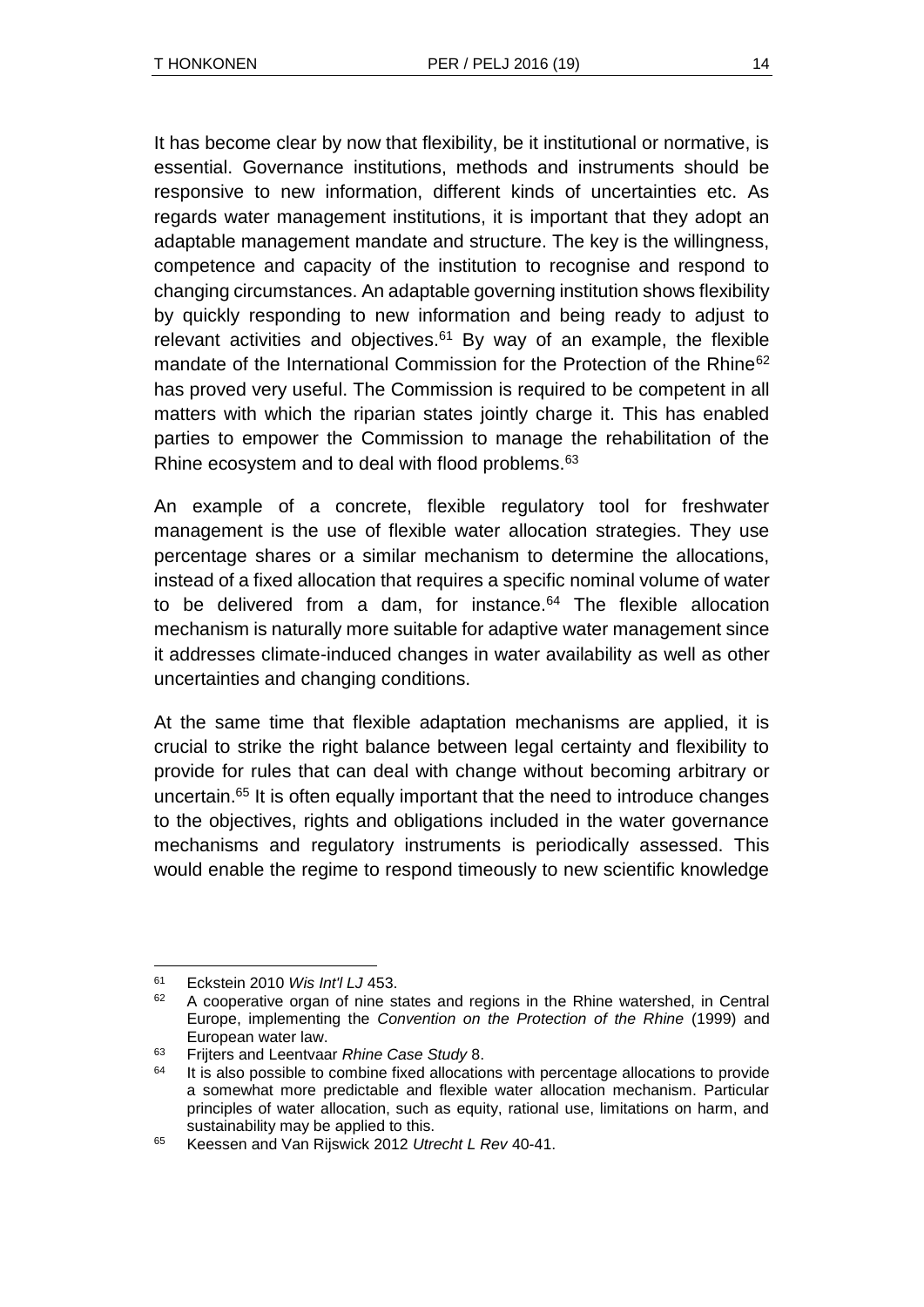and changing hydrological, social or climatic conditions, in line with the adaptive approach.<sup>66</sup>

Flexibility or adaptability are also important in enabling learning in policy making and implementation. This can be realised through the usage of assessments and monitoring results in an iterative process of decisionmaking,<sup>67</sup> but also through the active involvement of different stakeholders and the utilization of the information they have to provide for the process.<sup>68</sup> Broad participation in decision making also gives important legitimacy to the governance process and its outcomes.

Concrete means by which policy-makers may address many of the abovementioned requirements for effective freshwater management based on adaptive governance are to prepare climate change impact assessments, vulnerability assessments and strategies for adapting water management to climate change. It is not always necessary to re-build the whole regulatory framework to be able to address emerging issues such as increased flow variability due to climate change, but the situation can be managed through the elaboration of policies or strategies such as flood or drought management plans or adaptation strategies.<sup>69</sup> In general, better adaptation policies are needed to reflect the vulnerabilities, capacities, needs and priorities of both societies and ecosystems in the face of climate change.

Overall, monitoring, information management and effective communication are important components of any adaptive management approach. The governance institutions need to be continually aware of the changes that are taking place over time, as well as of the responses stemming from past decisions.<sup>70</sup> Again, it is important that the institutions and governance

l <sup>66</sup> See Fischhendler 2004 *Water Policy*.

<sup>67</sup> Keessen and Van Rijswick 2012 *Utrecht L Rev* 40-41. An iterative or cyclical approach to planning and governance emphasises the use of monitoring and evaluation to inform future operations. This allows an institution or a decision-maker to absorb new learning and knowledge into existing plans and account for both social and institutional learning. Cook *et al Shifting Course* 15.

<sup>&</sup>lt;sup>68</sup> Especially where flexibility and quick responses in emergency situations are required, having local stakeholders involved in the decision-making is likely to produce more effective implementation of the chosen adaptation measures. Bruch and Troell 2011 *Water International* 831.

<sup>69</sup> Koeppel *Transboundary Water Management* 188.

<sup>70</sup> Edwards *et al* "Transforming Water Management Institutions" 292. Extreme weather events resulting from climate change provide an example. The events should be analyzed with a view to identifying options for preventing such events and limiting their impact in the future as well as for improving preparedness. See Koeppel *Transboundary Water Management* 189. This would amount to a significant learning experience for all relevant parties.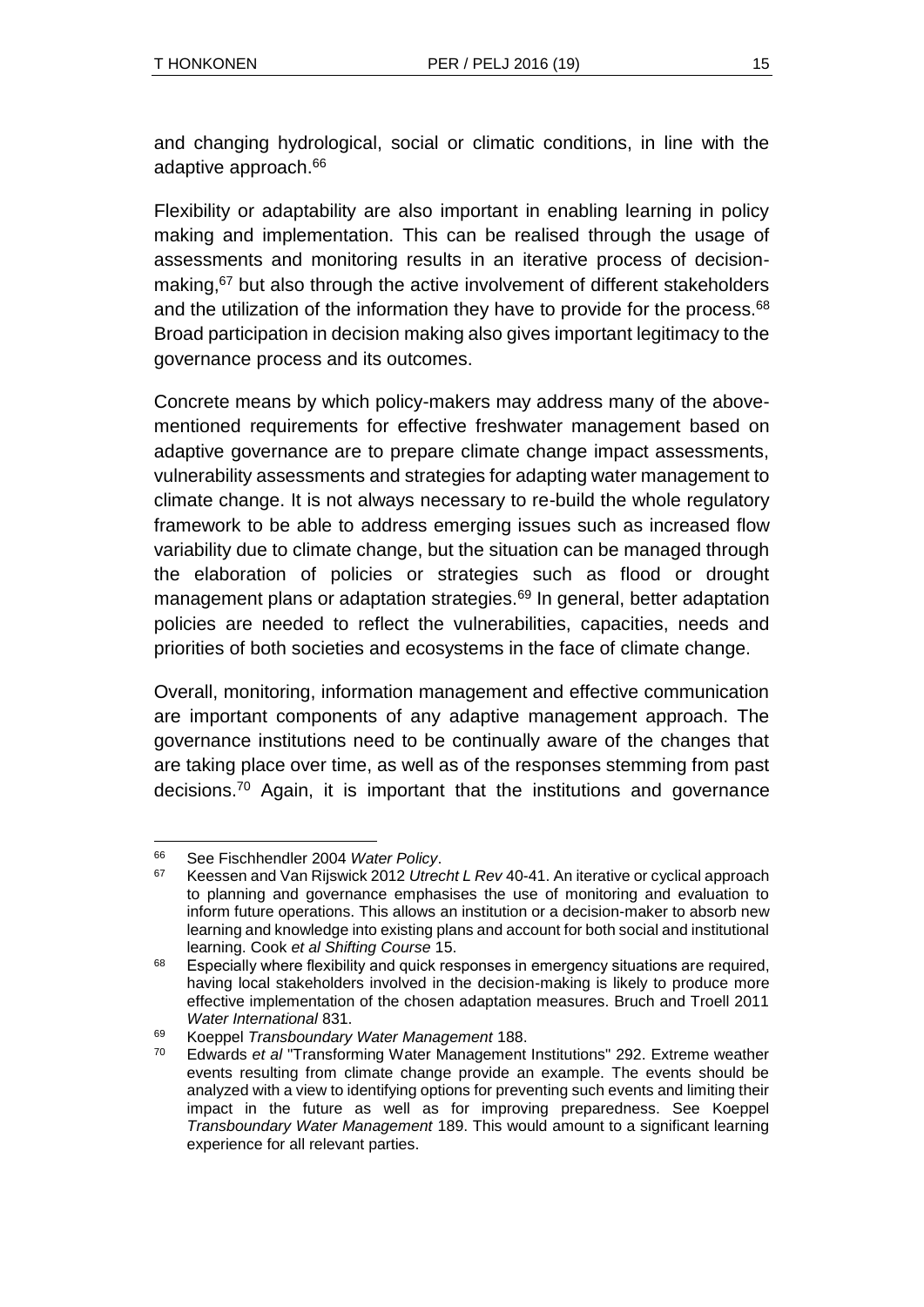instruments should be flexibly and dynamically designed to allow them to react to unexpected changes and circumstances. This is in line with a reactive adaptation approach, in contrast to proactive adaptation, under which timing of action is different (changes are anticipated).<sup>71</sup> In relation to this, it is important to bear in mind that even without climate change, the water levels and flows in rivers and lakes fluctuate. This is a natural phenomenon. Water regulation needs to take these changes into account, especially in times of climatic change-induced flow variability. In practice, this means rules and mechanisms by which policy-makers and other actors prepare for droughts and floods. To account for anticipated changes in the quantity of water, a regulatory instrument may allow for diminished water deliveries in exceptional circumstances. Other kinds of escape-clause mechanisms may also be introduced, often accompanied by a deficit mechanism which allows the upstream riparian to reduce its water flow, while compelling it to return the water at a later time, when natural circumstances permit.<sup>72</sup> This is an example of a response strategy for extreme events, which is built on flexibility and on an adaptive management approach.

It has been argued that moving from the current system to a more adaptive form of governance will require legal authorities/policy makers to form appropriate networks for adaptive responses and to develop bridging organisations where gaps occur, and authority for collaborative processes to establish goals for adaptive management.<sup>73</sup> This will require effective involvement of and cooperation between and with different levels of administrators, the scientific community, other stakeholders and the public. In addition, adequate financial and human resources (experience and expertise), as well as technological and informational resources, effectively and efficiently deployed, allow an institution to react quickly to an event, allocate or use resources more flexibly, or better prepare for unpredictable hydrological situations.

It has been assessed that the application of adaptive management requires capabilities different from traditional forms of water management.<sup>74</sup> This is the case especially when it comes to creating forms of collaboration between water policy-makers and stakeholders, the relation between science and policy, the importance of participatory learning processes,

l <sup>71</sup> See, for instance, Berrang-Ford, Ford and Paterson 2011 *Global Environmental Change*.

<sup>72</sup> See eg Fischhendler 2004 *Water Policy*.

<sup>73</sup> Cosens *et al* 2014 *Sustainability* 2346.

<sup>74</sup> See eg Huntjens *et al* 2011 *Environ Policy Gov* 148.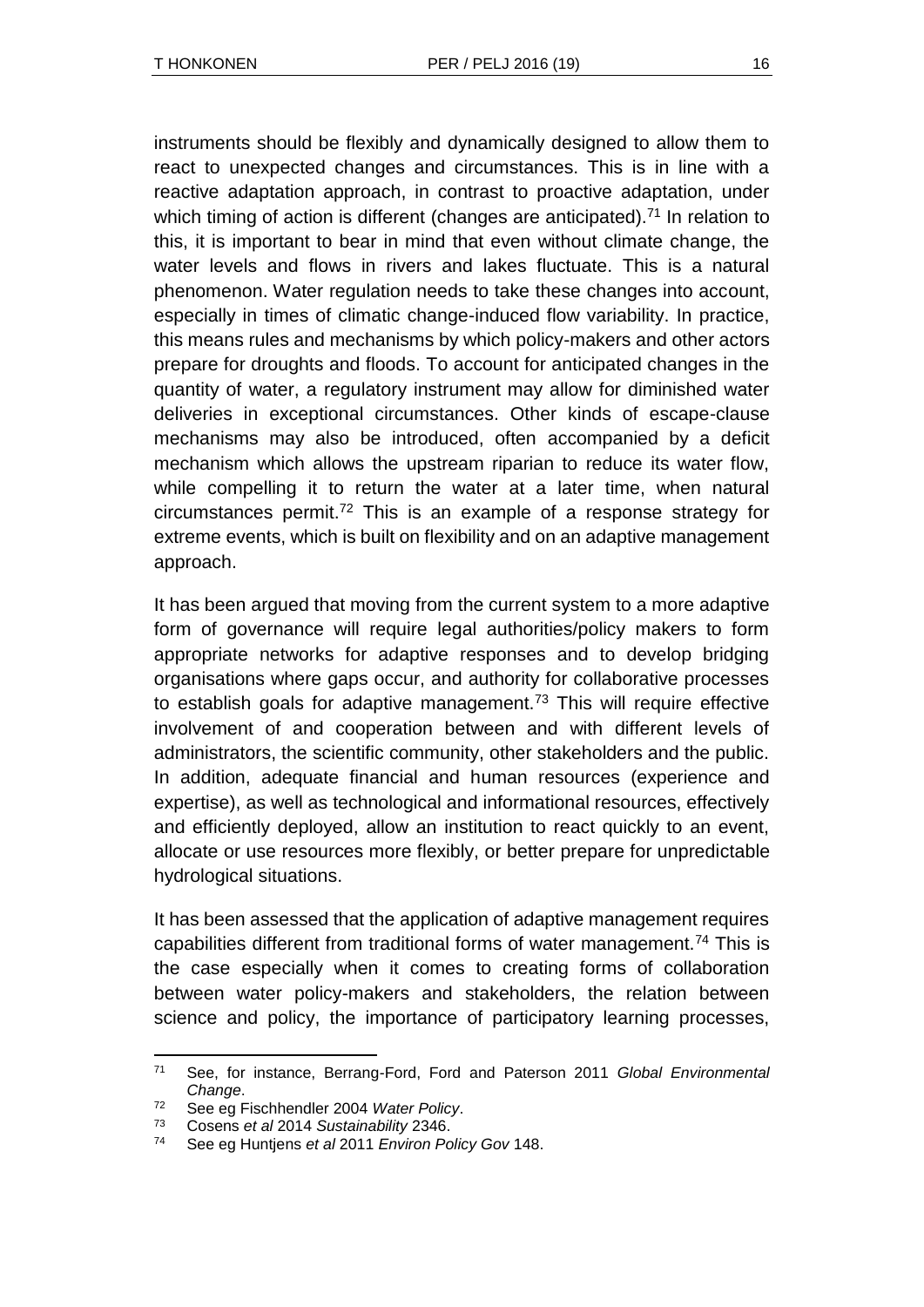dealing with uncertainty, and assessing a wide variety of possible measures and future scenarios.<sup>75</sup> All parties must adopt a new approach and remain committed to the learning processes and their outcomes. Policy-makers must also be prepared to simply tolerate a certain degree of unavoidable uncertainty regarding their governance object and environment.

The adaptive management or governance approach has certain implications for water security. First, it implies a greater degree of polycentrism and multi-levelness in governance, where a broader range of actors and stakeholders plays a role in policy-making.<sup>76</sup> This is a desirable by-product of the emphasis laid on learning processes, co-management and dealing with inherent uncertainties. Secondly, adaptive water management or governance works towards reducing water insecurity by paying increasing attention to issues of social power in negotiating conflicts. The governance mechanisms adopted are apt to mitigate trade-offs and resolve conflicts between users, sectors and nation-states.<sup>77</sup> In other words, comanagement practices and the broad participation of different actors tend to mitigate conflict situations or prevent them from arising in the first place.

The concept of hydrosolidarity<sup>78</sup> has been much discussed in recent years, especially in the context of transboundary watercourses. It reflects an innovative approach that embraces collective action, interdependence, and shared responsibility. Applied in the present context, the idea of hydrosolidarity could be used to present the challenges posed by climate change to water governance and security as primarily an opportunity for new forms of cooperation – instead of viewing the issues exclusively as security concerns.

Indeed, it has been posited that the global water security problem and discussion of it call for a radical reframing of the prevailing dialogue. The real challenges are, arguably, the need for innovative thinking about the issue, including the investigation of new legal rules and management regimes.<sup>79</sup> The effective and innovative application of adaptive water governance could provide an answer. In a transboundary river basin there

l <sup>75</sup> Huntjens *et al* 2011 *Environ Policy Gov* 148.

<sup>76</sup> Bakker and Morinville 2013 *Phil Trans R Soc A* 4-5.

<sup>77</sup> Bakker and Morinville 2013 *Phil Trans R Soc A* 4-5.

 $78$  The term refers to the state of harmony of interests and responsibilities among riparian states and is manifested in the effective joint management of a shared freshwater basin. See Wouters, Vinogradov and Magsig 2009 *YbIEL* 132. On hydrosolidarity, see, for instance, Falkenmark *et al* "Hydrosolidarity through Catchment Based Balancing"; Gerlak, Varady and Haverland 2009 *International Negotiation*; and more recently Harrington 2015 *Can Foreign Pol J*.

<sup>79</sup> Tarlock and Wouters 2009 *Water Law* 53.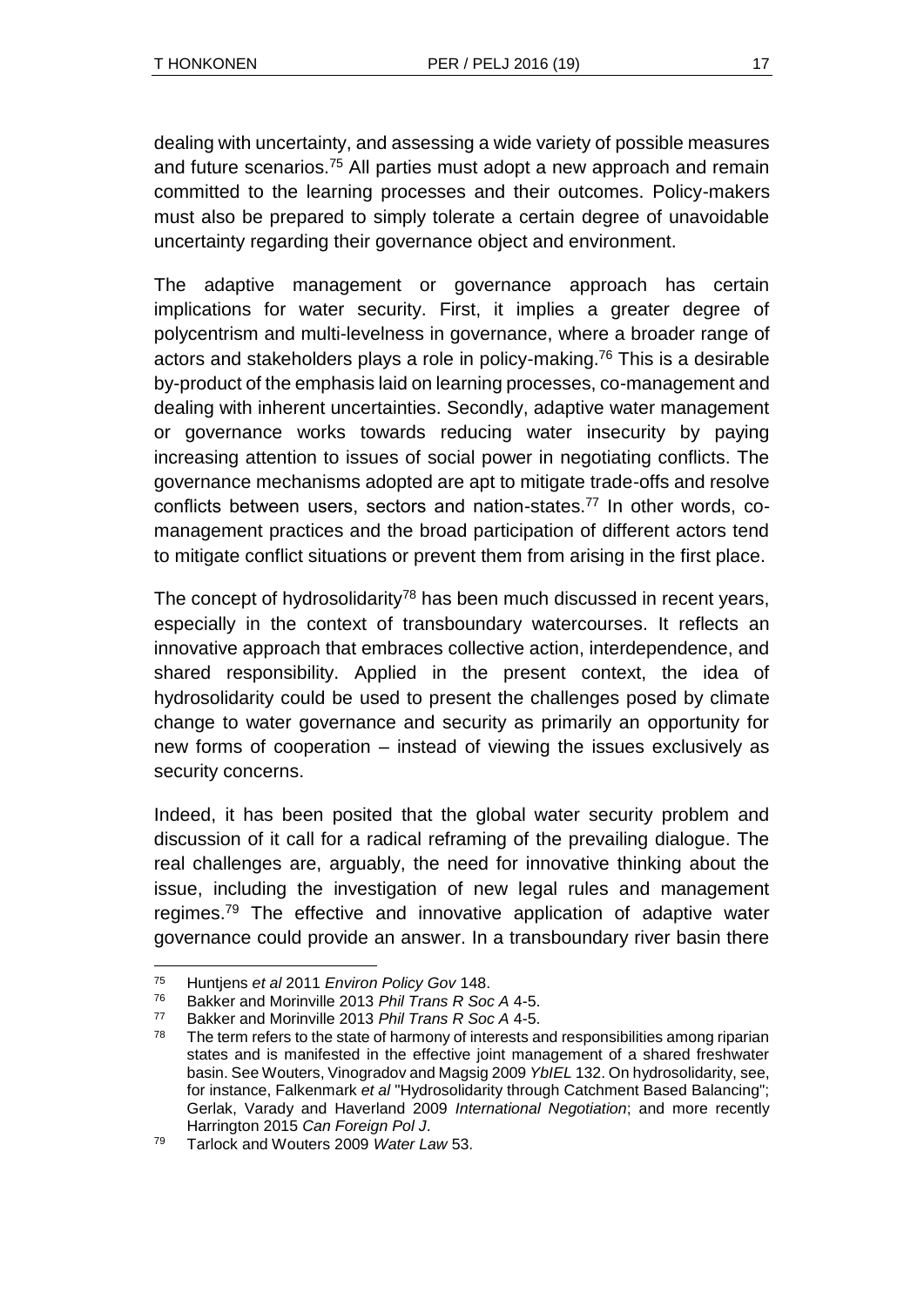is an inherent interdependence among riparians: they must respond not only to the potential impacts of climate change within their own boundaries but also to potential stresses caused by spill-overs from co-riparian nations. Arguably, this calls attention to a need to move beyond considerations of adaptive capacity as a national or sub-national level phenomena and points to the value of an improved understanding of transboundary adaptive capacity.<sup>80</sup>

### **6 Concluding remarks**

It has become clear that water is the main medium through which the effects of climate change will be observed and felt. Climate change will ultimately come down to changes in the timing, quantity and quality of water resources. Climate change will exacerbate the unevenness and irregularity of the distribution of water within and among states. It will result in increased uncertainties, stress and potential for conflict within water management. Consequently, water security has already become an issue in this respect, and it is important to deal with the resultant risks. In these circumstances, water governance needs to be responsive to conditions of great complexity and uncertainty.

This paper has argued that the concept of adaptive governance needs to be integrated into all water regulation in order to ensure the availability of and access to safe water resources and to prevent conflicts within freshwater management. It is not useful to concentrate solely on efforts to reduce the negative impacts of climate change and the related uncertainties, but it is at least equally important to acknowledge change and to seek for ways to learn from and adapt to it. Water governance institutions and policy-makers must be continually aware of the changes that occur over time, as well as of the responses stemming from past decisions.

What the application of adaptive governance requires is a certain degree of institutional and normative flexibility, and instruments and institutions that can respond and adapt to changes and manage the level of uncertainty associated with the impacts of climate change. The governance institutions, methods and instruments should be responsive to new information and different kinds of uncertainties while reflecting the vulnerabilities, capacities, needs and priorities of both societies and ecosystems in the context of climate change. However, this flexibility needs to be carefully balanced with

l <sup>80</sup> Milman *et al Adaptive Capacity of Transboundary Basins* 1.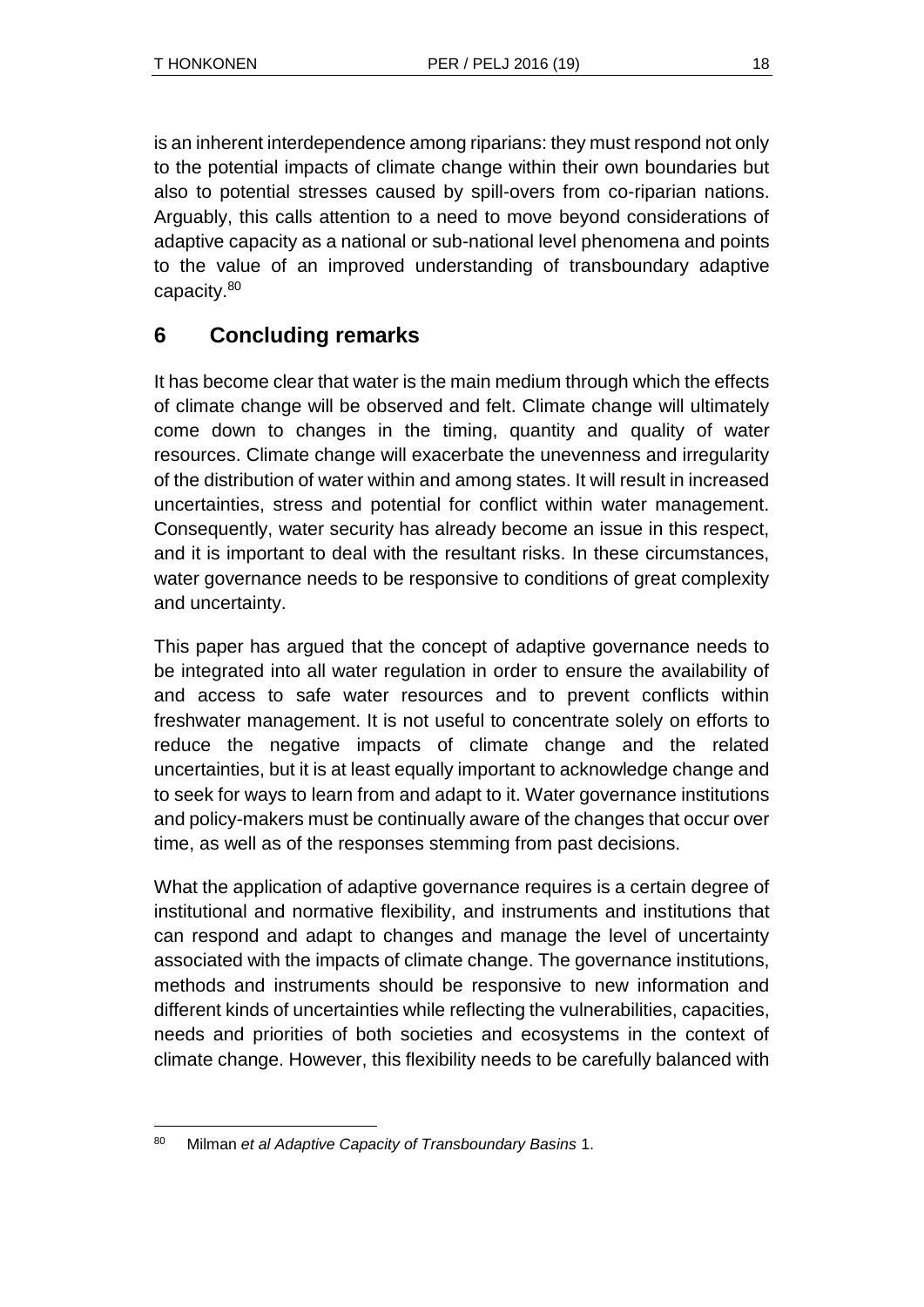the need to have a system of governance that fosters stability and (legal) certainty.

The governance challenges posed by climate change to freshwater management will put the water systems and their management regimes to the test. Resilience and adaptive capacity will become key qualities in the process and, at the same time, the linkages to water security will be strengthened.

### **Bibliography**

### **Literature**

Adger, Arnell and Tompkins 2005 *Global Environmental Change* Adger WN, Arnell NW and Tompkins EL "Successful Adaptation to Climate Change Across Scales" 2005 *Global Environmental Change* 77-86

Bakker and Morinville 2013 *Phil Trans R Soc A* Bakker K and Morinville C "The Governance Dimensions of Water Security: A Review" 2013 *Phil Trans R Soc A* 1-18

Berrang-Ford, Ford and Paterson 2011 *Global Environmental Change* Berrang-Ford L, Ford JD and Paterson J "Are We Adapting to Climate Change?" 2011 *Global Environmental Change* 25-33

Bruch "Adaptive Water Management"

Bruch C "Adaptive Water Management: Strengthening Laws and Institutions to Cope with Uncertainty" in Biswas AK and Tortajada C (eds) *Water Management in 2020 and Beyond* (Springer Berlin 2009) 89-113

Bruch and Troell 2011 *Water International* Bruch C and Troell J "Legalizing Adaptation: Water Law in a Changing Climate" 2011 *Water International* 828-845

Cook and Bakker 2012 *Global Environmental Change* Cook J and Bakker K "Water Security: Debating an Emerging Paradigm" 2012 *Global Environmental Change* 94-102

Cook *et al Shifting Course*

Cook J *et al Shifting Course: Climate Adaptation for Water Management Institutions* (World Wildlife Fund Washington DC 2011)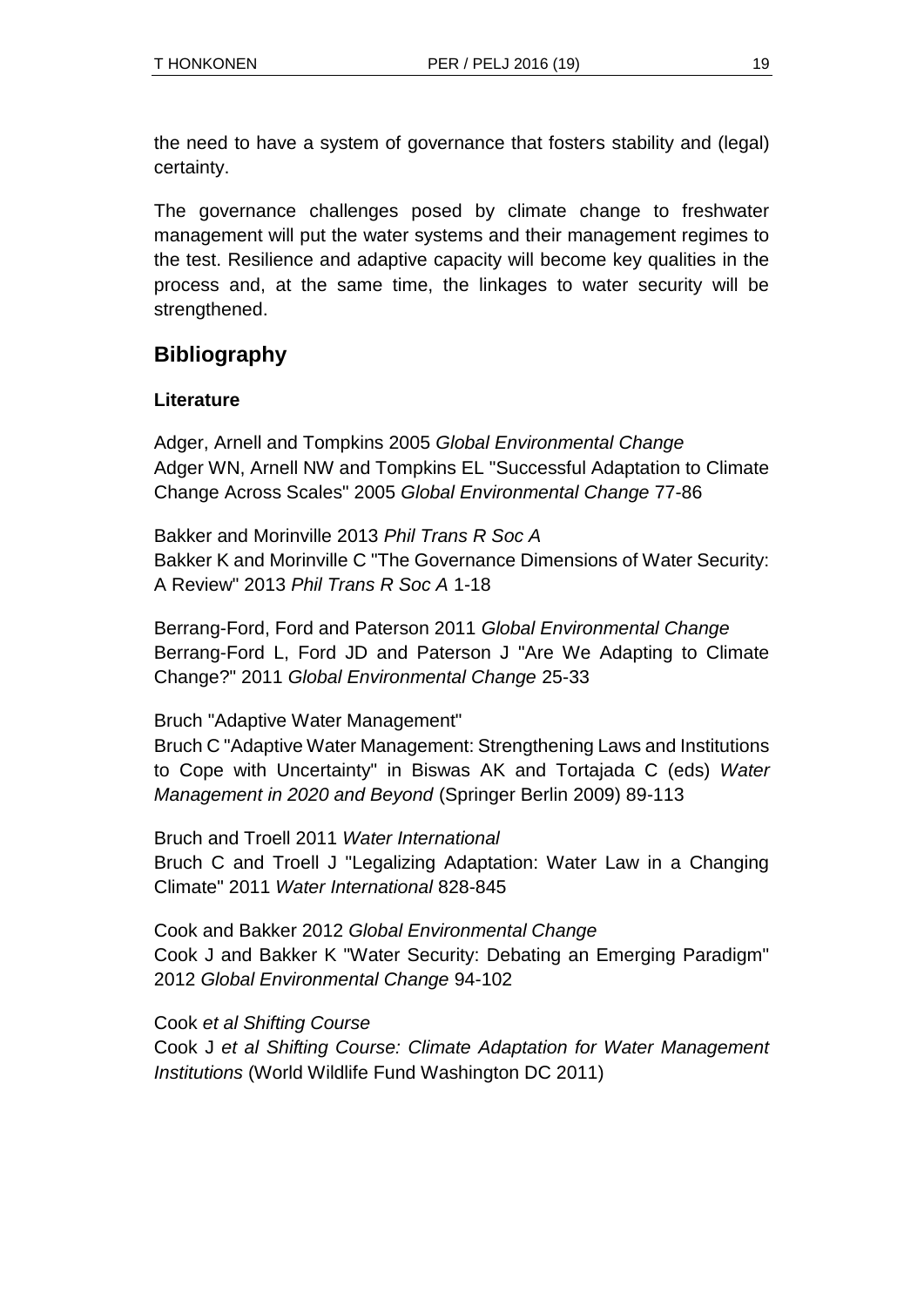#### Cooley and Gleick 2011 *Hydrolog Sci J*

Cooley H and Gleick PH "Climate-proofing Transboundary Water Agreements" 2011 *Hydrolog Sci J* 711-718

#### Cosens, Gunderson and Chaffin 2014 *Idaho L Rev*

Cosens B, Gunderson L and Chaffin B "The Adaptive Water Governance Project: Assessing Law, Resilience and Governance in Regional Socioecological Water Systems Facing a Changing Climate. Introduction to the NREL Edition of the Idaho Law Review" 2014 *Idaho L Rev* 1-27

#### Cosens *et al* 2014 *Sustainability*

Cosens B *et al* "Identifying Legal, Ecological and Governance Obstacles, and Opportunities for Adapting to Climate Change" 2014 *Sustainability* 2338-2356

#### De Stefano *et al Mapping the Resilience*

De Stafano L *et al Mapping the Resilience of International River Basins to Future Climate Change-Induced Water Variability* (World Bank Washington DC 2010)

Dietz, Ostrom and Stern 2003 *Science* Dietz T, Ostrom E and Stern PC "The Struggle to Govern the Commons" 2003 *Science* 1907-1912

#### Drieschova and Fischhendler *Toolkit of Mechanisms*

Drieschova A and Fischhendler I *A Toolkit of Mechanisms to Reduce Uncertainty in International Water Treaties* (Hebrew University of Jerusalem Jerusalem 2011)

#### Eckstein 2010 *Wis Int'l LJ*

Eckstein G "Water Scarcity, Conflict, and Security in a Climate Change World: Challenges and Opportunities for International Law and Policy" 2010 *Wis Int'l LJ* 409-461

Edwards *et al* "Transforming Water Management Institutions"

Edwards H *et al* "Transforming Water Management Institutions to Deal with Change" in UN-Water *Managing Water under Uncertainty and Risk* (UNESCO Paris 2012) 289-308

Epiney 2003 *ZaöRV* Epiney A "Sustainable Use of Freshwater Resources" 2003 *ZaöRV* 377-396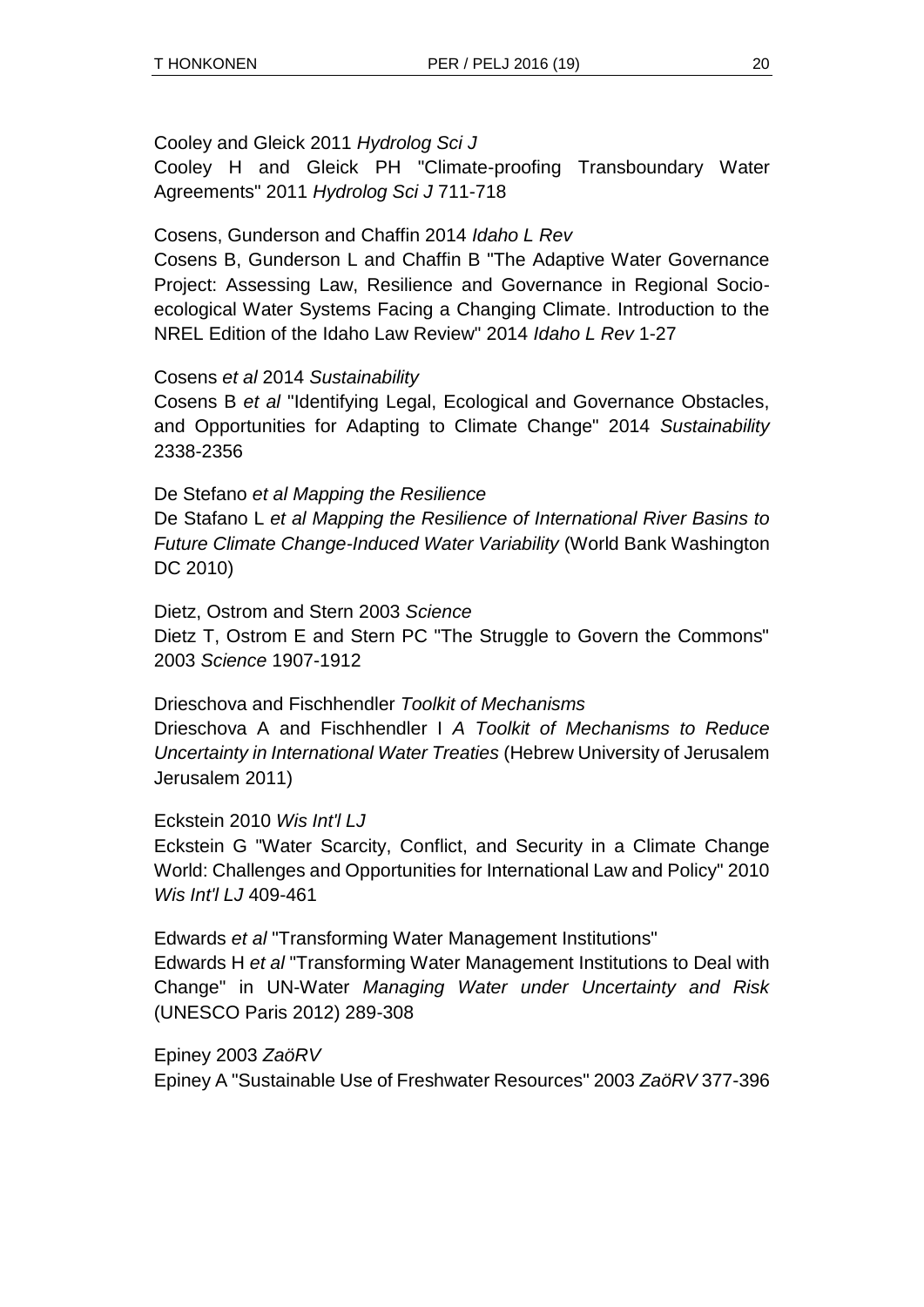Falkenmark *et al* "Hydrosolidarity through Catchment Based Balancing" Falkenmark M *et al* "Hydrosolidarity through Catchment Based Balancing of Human Security and Ecological Security" Unpublished contribution delivered at the *Virtual World Water Forum* (20 March 2003 Kyoto)

Fischhendler 2004 *Water Policy*

Fischhendler I "Legal and Institutional Adaptation to Climate Uncertainty: A Study of International Rivers" 2004 *Water Policy* 281-302

Folke *et al* 2005 *Annu Rev Environ Resour* Folke C *et al* "Adaptive Governance of Scio-ecological Systems" 2005 *Annu Rev Environ Resour* 441-473

Frijters and Leentvaar *Rhine Case Study* Frijters ID and Leentvaar J *Rhine Case Study* (UNESCO-IHP Paris 2003)

Gerlak, Varady and Haverland 2009 *International Negotiation* Gerlak AK, Varady RG and Haverland AC "Hydrosolidarity and International Water Governance" 2009 *International Negotiation* 311-328

Gleick 2014 *Wea Climate Soc* Gleick PH "Water, Drought, Climate Change, and Conflict in Syria" 2014 *Wea Climate Soc* 331-340

Green, Cosens and Garmestani 2013 *Ecology and Society* Green OO, Cosens BA and Garmestani AS "Resilience in Transboundary Water Governance: The Okavango River Basin" 2013 *Ecology and Society* 23-37

Harrington 2015 *Can Foreign Pol J* Harrington C "Toward a Critical Water Security: Hydrosolidarity and Emancipation" 2015 *Can Foreign Pol J* 28-44

#### Hearns and Paisley 2013 *GGUELJ*

Hearns G and Paisley RK "Lawyers Write Treaties, Engineers Build Dikes, Gods of Weather Ignore Both: Making Transboundary Waters Agreements Relevant, Flexible, and Resilient in a Time of Global Climate Change" 2013 *GGUELJ* 259-294

#### Hill Clarvis *et al* 2014 *Environ Sci Policy*

Hill Clarvis M *et al* "Governing and Managing Water Resources Under Changing Hydro-climatic Contexts: The Case of the Upper Rhone Basin" 2014 *Environ Sci Policy* 56-67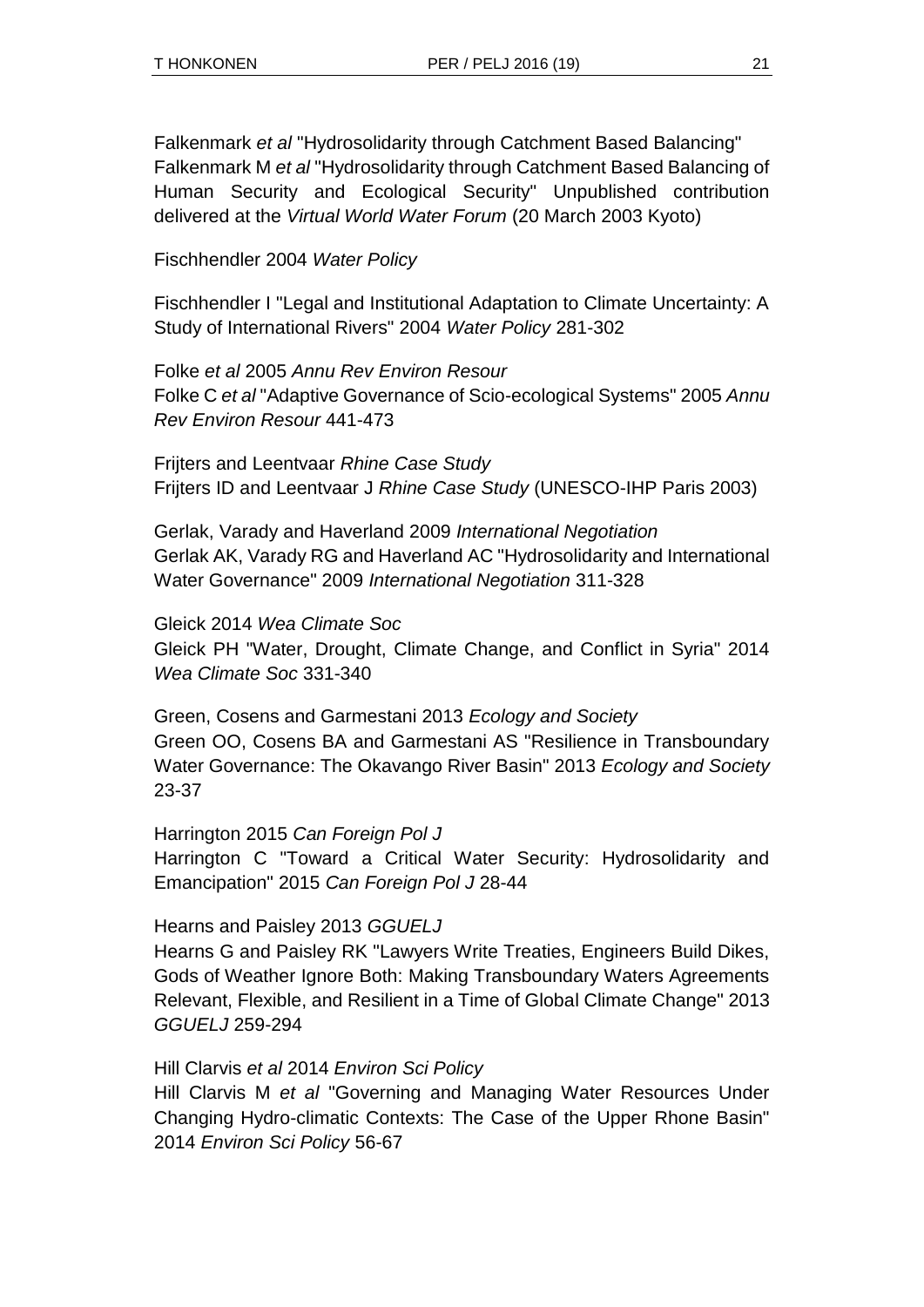#### Huntjens *et al* 2011 *Environ Policy Gov*

Huntjens P *et al* "Adaptive Water Management and Policy Learning in a Changing Climate: A Formal Comparative Analysis of Eight Water Management Regimes in Europe, Africa and Asia" 2011 *Environ Policy Gov*  145-163

#### IPCC *Climate Change 2014*

IPCC *Climate Change 2014: Synthesis Report. Contribution of Working Groups I, II and III to the Fifth Assessment Report of the Intergovernmental Panel on Climate Change* (IPCC Geneva 2014)

Jiménez Cisneros *et al* "Freshwater Resources"

Jiménez Cisneros BE *et al* "Freshwater Resources" in Field CB and Barros VR (eds) *Climate Change 2014: Impacts, Adaptation, and Vulnerability. Part A: Global and Sectoral Aspects. Contribution of Working Group II to the Fifth Assessment Report of the Intergovernmental Panel on Climate Change* (Cambridge University Press, Cambridge 2014) 229-269

#### Kaya *Equitable Utilization*

Kaya I *Equitable Utilization. The Law of Non-navigational Uses of International Watercourses* (Ashgate Aldershot 2003)

Keessen and Van Rijswick 2012 *Utrecht L Rev*

Keessen AM and Van Rijswick HFMW "Adaptation to Climate Change in European Water Law and Policy" 2012 *Utrecht L Rev* 38-50

Kernan, Batterbee and Moss *Climate Change Impacts* Kernan M, Batterbee RW and Moss B *Climate Change Impacts on Freshwater Ecosystems* (Wiley Blackwell Chichester 2010)

Kistin and Ashton 2008 *Int J Water Resour Dev*

Kistin EJ and Ashton PJ "Adapting to Change in Transboundary Rivers: An Analysis of Treaty Flexibility on the Orange-Senqu River Basin" 2008 *Int J Water Resour Dev* 385-400

#### Koeppel *Transboundary Water Management*

Koeppel S *Transboundary Water Management and Climate Change Adaptation: A Comparative Study of Four European River Basins* (PhDdissertation Central European University 2014)

Lautze and Manthrithilake 2012 *Natural Resources Forum* Lautze J and Manthrithilake H "Water Security: Old Concepts, New Package, What Value?" 2012 *Natural Resources Forum* 76-87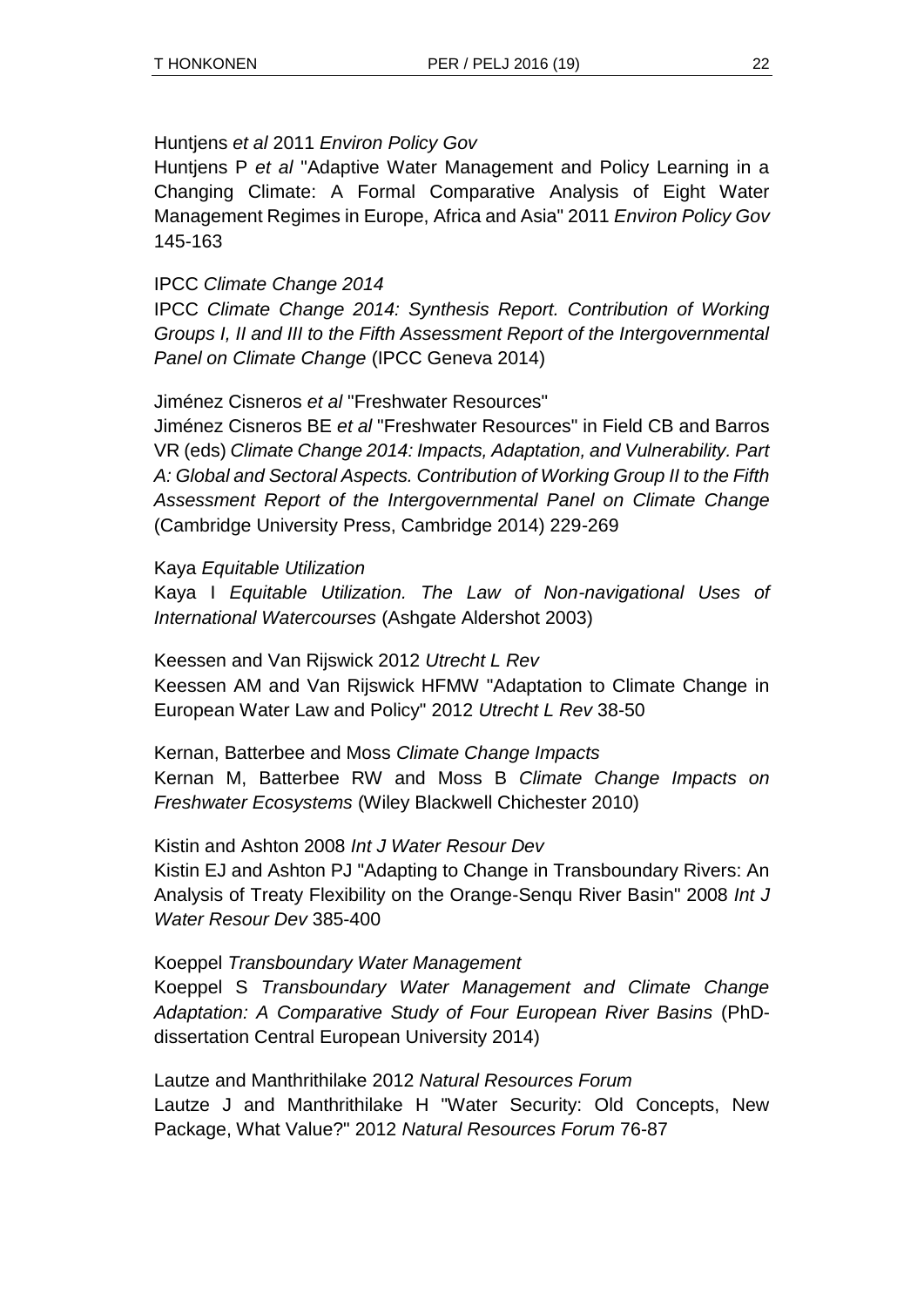#### Mason and Calow *Water Security*

Mason N and Calow R *Water Security: From Abstract Concept to Meaningful Metrics. An Initial Overview of Options* (Overseas Development Institute London 2012)

McCaffrey 2003 *Natural Resources Forum* McCaffrey SC "The Need for Flexibility in Freshwater Treaty Regimes" 2003 *Natural Resources Forum* 156-162

Milman *et al Adaptive Capacity of Transboundary Basins* Milman A *et al Adaptive Capacity of Transboundary Basins in the Mediterranean, the Middle East and the Sahel* (Tyndall Centre Norwich 2011)

#### Mirumachi *Transboundary Water Security*

Mirumachi N *Transboundary Water Security: Reviewing the Importance of National Regulatory and Accountability Capacities in International Transboundary River Basins* (Department of Geography, King's College London 2013)

#### OHCHR *Understanding Human Rights and Climate Change*

OHCHR *Understanding Human Rights and Climate Change: Submission of the Office of the High Commissioner for Human Rights to the 21st Conference of the Parties to the United Nations Framework Convention on Climate Change* (OHCHR Geneva 2015)

#### OECD *Water and Climate Change Adaptation*

OECD *Water and Climate Change Adaptation: Policies to Navigate Uncharted Waters* (OECD Paris 2013)

#### Orellana *et al Climate Change*

Orellana MA *et al Climate Change in the Work of the Committee on Economic, Social and Cultural Rights* (Friedrich‐Ebert‐Stiftung Geneva 2010)

#### Pahl-Wostl 2007 *Water Resources Management*

Pahl-Wostl C "Transitions Towards Adaptive Management of Water Facing Climate and Global Change" 2007 *Water Resources Management* 49-62

#### Pahl-Wostl "Introduction"

Pahl-Wostl C "Introduction" in Pahl-Wostl C, Kabat P and Möltgen J (eds) *Adaptive and Integrated Water Management: Coping with Complexity and Uncertainty* (Springer Berlin 2008) 2-22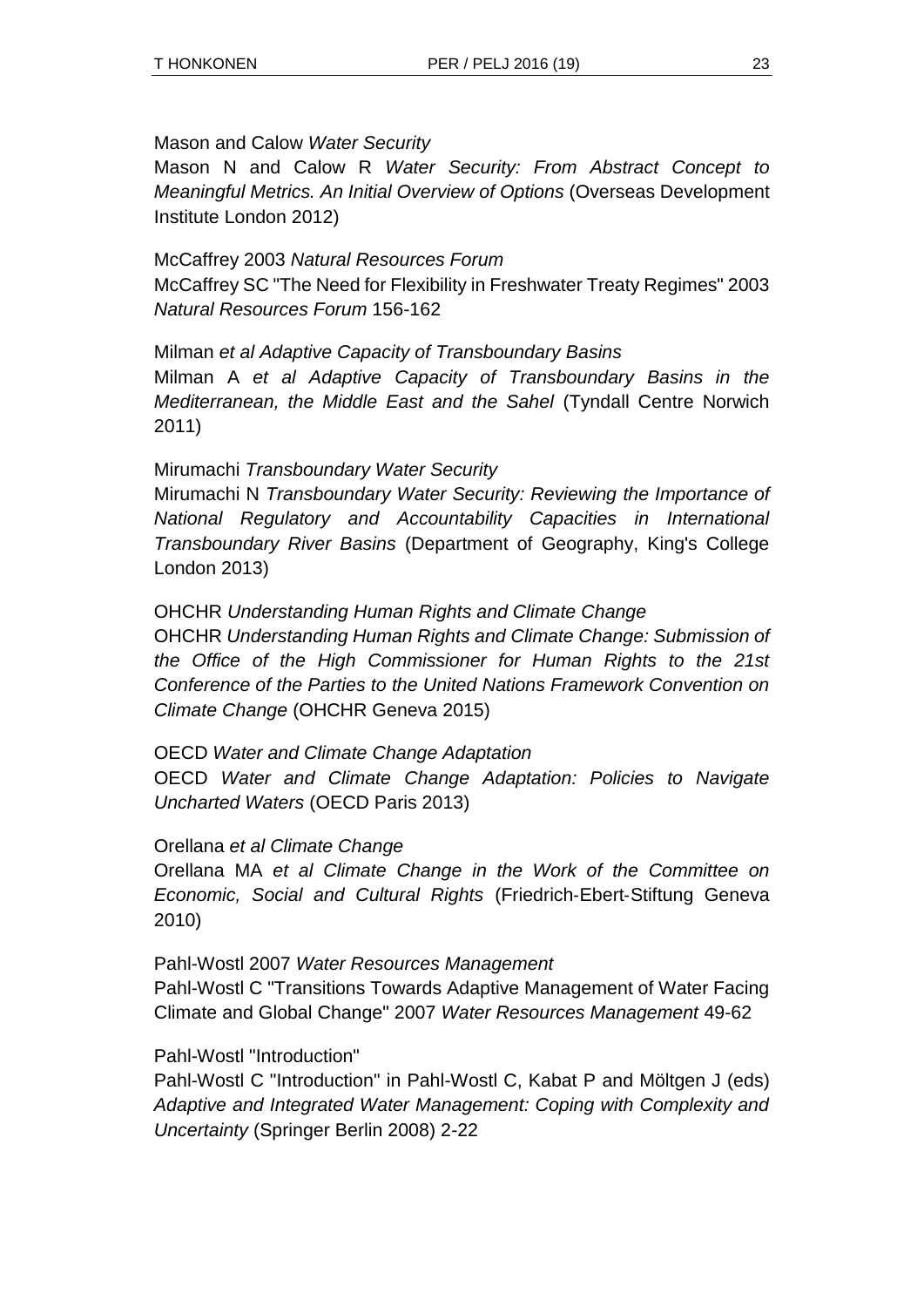#### Petersen-Perlman *et al* 2012 *JCWRE*

Petersen-Perlman JD *et al* "Case Studies on Water Security: Analysis of System Complexity and the Role of Institutions" 2012 *JCWRE* 4-12

#### Pohl *et al Rise of Hydro-diplomacy*

Pohl B *et al The Rise of Hydro-diplomacy. Strengthening of Foreign Policy for Transboundary Waters* (Adelphi Berlin 2014)

#### Rijke *Delivering Change*

Rijke JS *Delivering Change: Towards Fit-for-purpose Governance of Adaptation to Flooding and Drought* (PhD-dissertation Delft University of Technology and the UNESCO-IHE Institute for Water Education 2014)

#### Rijke *et al* 2012 *Environ Sci Policy*

Rijke JS *et al* "Fit-for-purpose Governance: A Framework to Make Adaptive Governance Operational" 2012 *Environ Sci Policy* 73-84

#### Sadoff and Muller *Water Management*

Sadoff C and Muller M *Water Management, Water Security and Climate Change Adaptation: Early Impacts and Essential Responses* (Global Water Partnership Stockholm 2009)

Sanchez and Roberts *Transboundary Water Governance* Sanchez JC and Roberts J (eds) *Transboundary Water Governance: Adaptation to Climate Change* (IUCN Gland 2014)

Tarlock and Wouters 2009 *Water Law* Tarlock D and Wouters P "Reframing the Water Security Dialogue" 2009 *Water Law* 53-60

Tir and Stinnett 2012 *J Peace Res* Tir J and Stinnett D "Weathering Climate Change: Can Institutions Mitigate International Water Conflict?" 2012 *J Peace Res* 211-225

UNECE *Guidance on Water* UNECE *Guidance on Water and Adaptation to Climate Change* (UNECE Geneva 2009)

UN Water *Water Security* UN Water *Water Security and the Global Water Agenda* (United Nations University Hamilton 2013)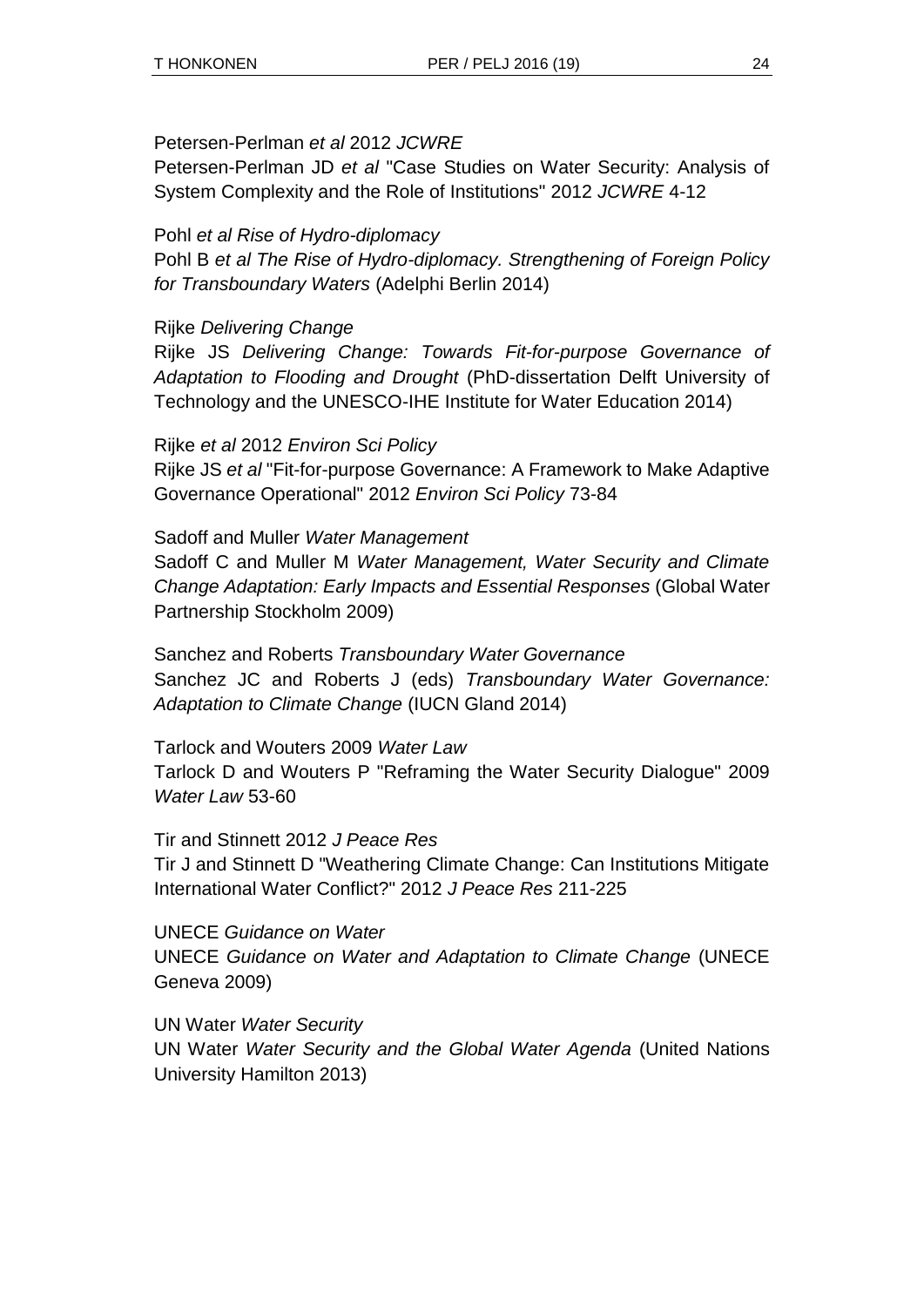Winkler *Human Right to Water*

Winkler IT *The Human Right to Water: Significance, Legal Status and Implications for Water Allocation* (Hart Oxford 2012)

Wouters *Water Security*

Wouters P *Water Security: Global, Regional and Local Challenges* (Institute for Public Policy Research London 2010)

Wouters, Vinogradov and Magsig 2009 *YbIEL*

Wouters P, Vinogradov S and Magsig B-O "Water Security, Hydrosolidarity, and International Law: A River Runs Through It…" 2009 *YbIEL* 97-134

#### **International instruments**

*Convention on the Law of Non-navigational Uses of International Watercourses* (1997)

*Convention on the Protection of the Rhine* (1999)

*International Covenant on Economic, Social and Cultural Rights* (1967)

*Kyoto Protocol to the United Nations Framework Convention on Climate Change* (1997)

*Ministerial Declaration of The Hague on Water Security in the 21st Century* (2000)

*Paris Agreement under the United Nations Framework Convention on Climate Change* (2015)

*The Human Right to Water and Sanitation* GA Res 64/292, UN Doc A/RES/64/292 (2010)

*United Nations Framework Convention on Climate Change* (1992)

#### **Internet sources**

UN 2014 http://unfccc.int/adaptation/items/4159.php UN 2014 *Adaptation* http://unfccc.int/adaptation/items/4159.php accessed 11 December 2016